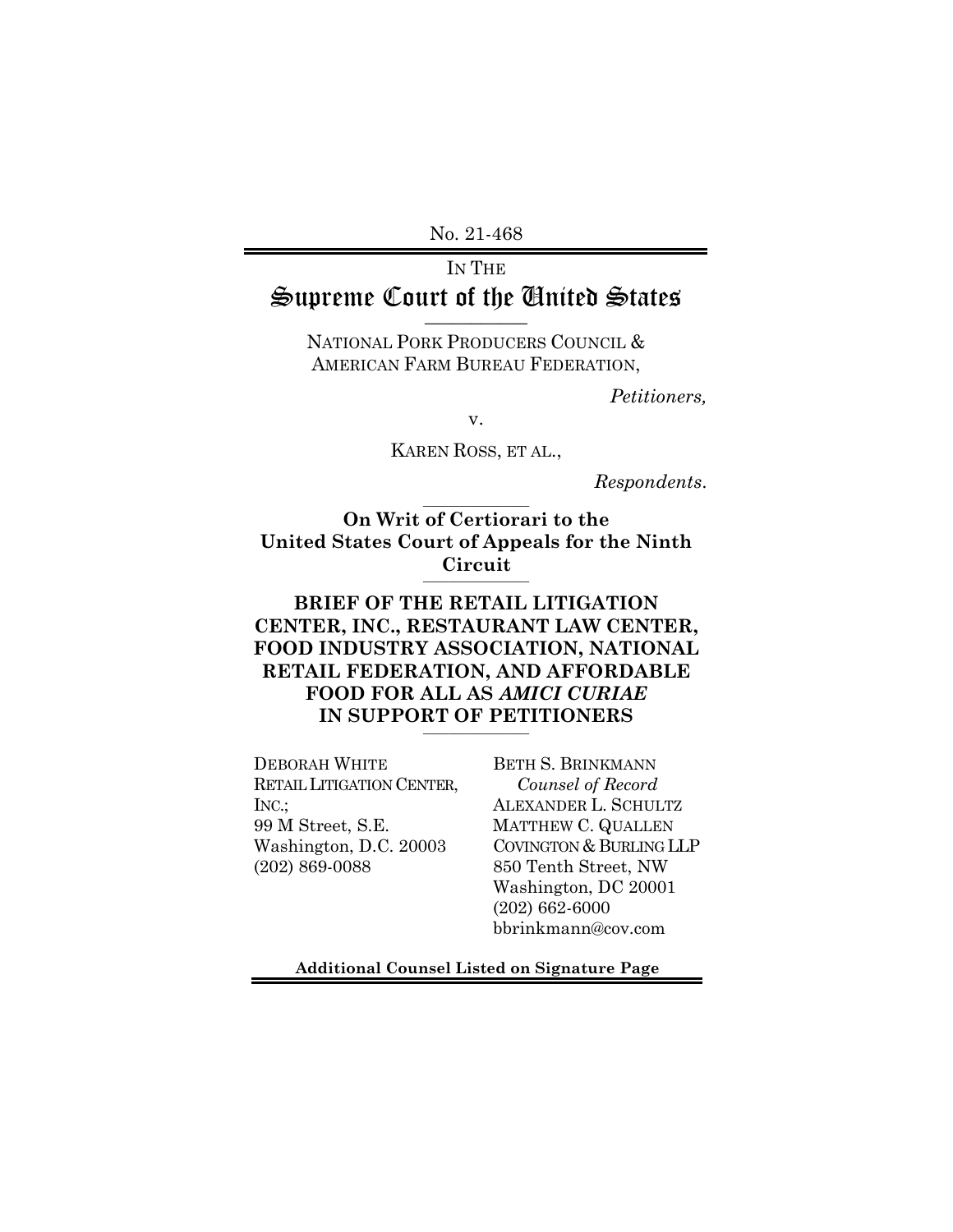# **TABLE OF CONTENTS**

| TABLE OF AUTHORITIES iii                                                                                                                                                                               |
|--------------------------------------------------------------------------------------------------------------------------------------------------------------------------------------------------------|
| INTERESTS OF AMICI CURIAE 1                                                                                                                                                                            |
| INTRODUCTION AND SUMMARY OF                                                                                                                                                                            |
|                                                                                                                                                                                                        |
| California's Proposition 12 and<br>I.<br>Similar Laws Threaten To Upend<br>the Supply Chains that Run<br>Throughout the Fifty States on<br>which Every American Consumer                               |
| A. The Typical Retailer Receives<br>Thousands of Products Through<br>Different Supply Chains, Each of<br>which Involves Multiple<br>Upstream Businesses in Other<br><b>States and Commerce Between</b> |
| B. The Efficacy of Supply Chains<br>Across States Could Be Destroyed<br>by Schemes Like Proposition 1215                                                                                               |
| II. The Ninth Circuit's Opinion is<br>Contrary to Established<br>Constitutional Doctrine and Would<br>Damage the Nation's Supply Chains18                                                              |
| A. The Ninth Circuit Would<br>Unconstitutionally Allow a Single<br>State to Impose Massive Costs on<br>Interstate Commerce Without a                                                                   |

i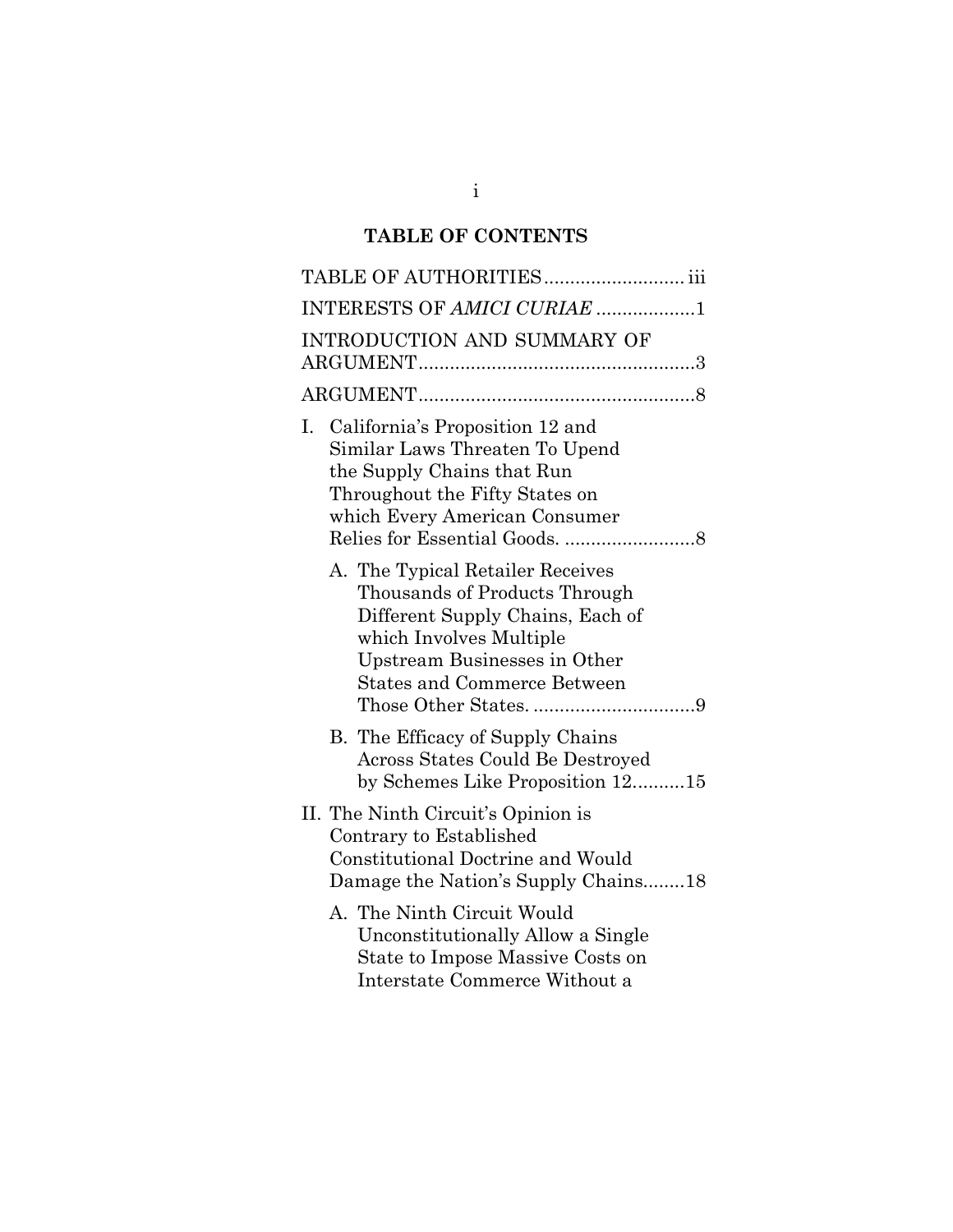| Legitimate Local Public Interest,<br><b>Undermining Critical Protection</b> |
|-----------------------------------------------------------------------------|
| B. The Ninth Circuit's Approach                                             |
| Unconstitutionally Allows a                                                 |
| Single State to Regulate                                                    |
| Commerce that Occurs Wholly                                                 |
| Within Other States, Interfering                                            |
| with State Sovereignty and                                                  |
| <b>Undermining Interstate Supply</b>                                        |
|                                                                             |
|                                                                             |

ii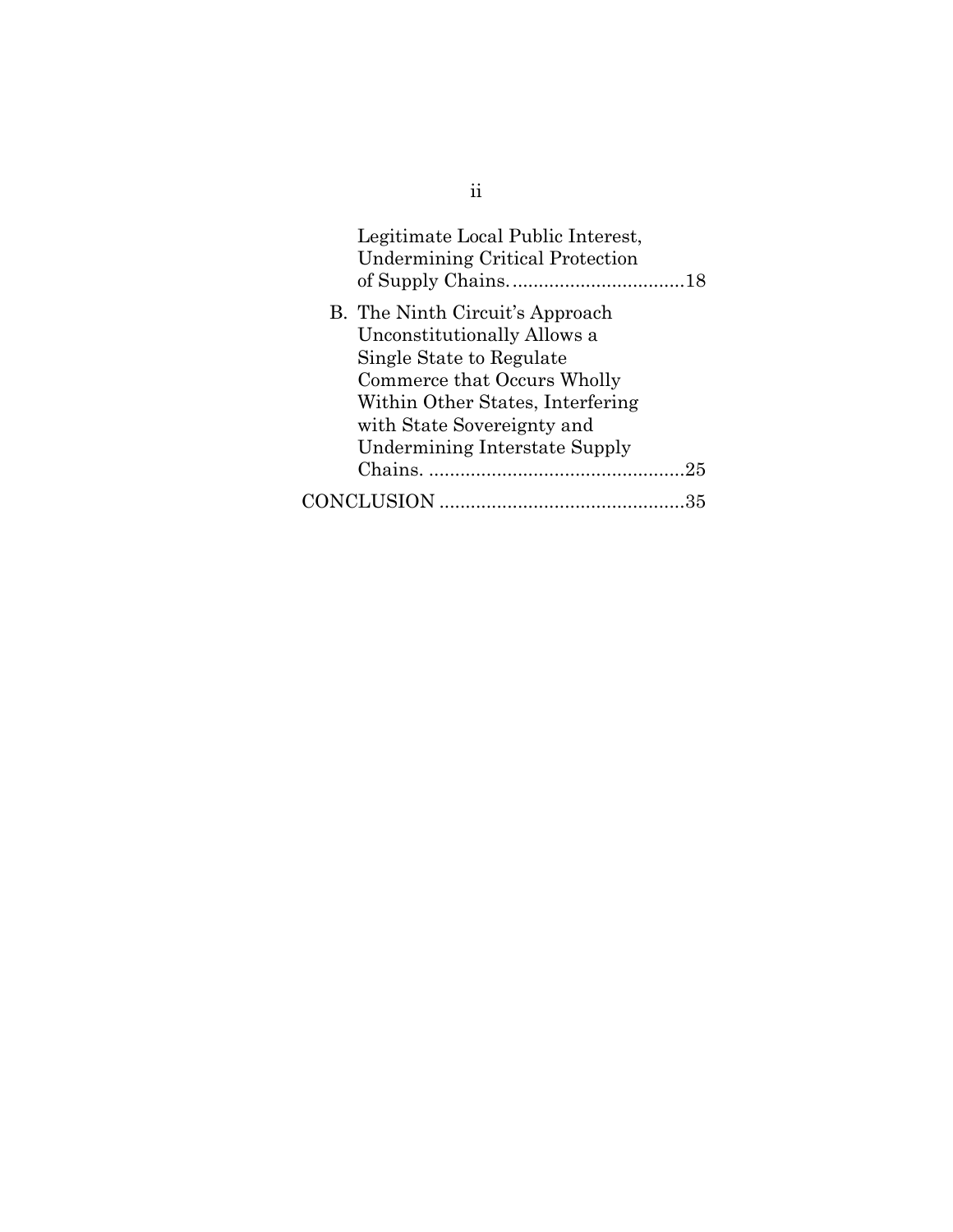# **TABLE OF AUTHORITIES**

# **Page(s)**

## **Cases**

| Ass'n for Accessible Medicines v. Frosh,                      |
|---------------------------------------------------------------|
| Baldwin v. G.A.F. Seeling, Inc.,                              |
| BMW of N. Am., Inc. v. Gore,                                  |
| Bonaparte v. Tax Court,                                       |
| Bristol-Myers Squibb Co. v. Superior<br>Court of Cal.,        |
| Brown-Foreman Distillers Corp. v. N.Y.<br>State Liquor Auth., |
| $C & A$ Carbone, Inc. v. Town of<br>Clarkston,                |
| Edgar v. MITE Corp.,                                          |
| FERC v. Mississippi,                                          |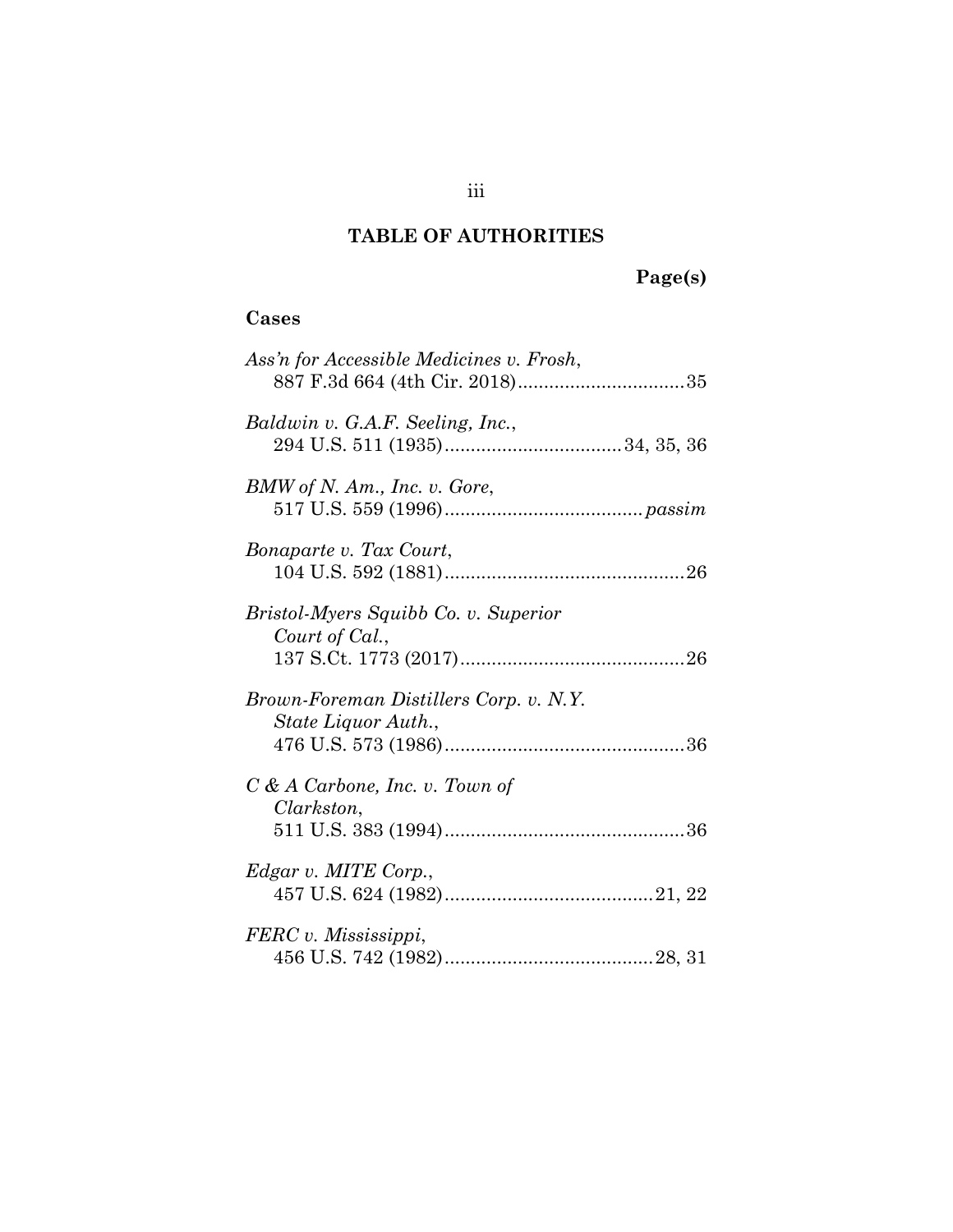| Gibbons v. Ogden,<br>22 U.S. (9 Wheat.) 1 (1824) 19, 20<br>Granholm v. Heald,<br>Great Atl. & Pac. Tea Co., Inc. v.<br>Cottrell,<br>H. P. Hood & Sons, Inc. v. Du Mond,<br>Hanson v. Denckla,<br>Healy v. Beer Inst.,<br>Hughes v. Oklahoma,<br>Kirtsaeng v. John Wiley & Sons, Inc., |
|---------------------------------------------------------------------------------------------------------------------------------------------------------------------------------------------------------------------------------------------------------------------------------------|
|                                                                                                                                                                                                                                                                                       |
|                                                                                                                                                                                                                                                                                       |
|                                                                                                                                                                                                                                                                                       |
|                                                                                                                                                                                                                                                                                       |
|                                                                                                                                                                                                                                                                                       |
|                                                                                                                                                                                                                                                                                       |
|                                                                                                                                                                                                                                                                                       |
|                                                                                                                                                                                                                                                                                       |
| Legato Vapors, LLC v. Cook,                                                                                                                                                                                                                                                           |
| Minnesota v. Clover Leaf Creamery Co.,                                                                                                                                                                                                                                                |
| Nevada v. Hall,                                                                                                                                                                                                                                                                       |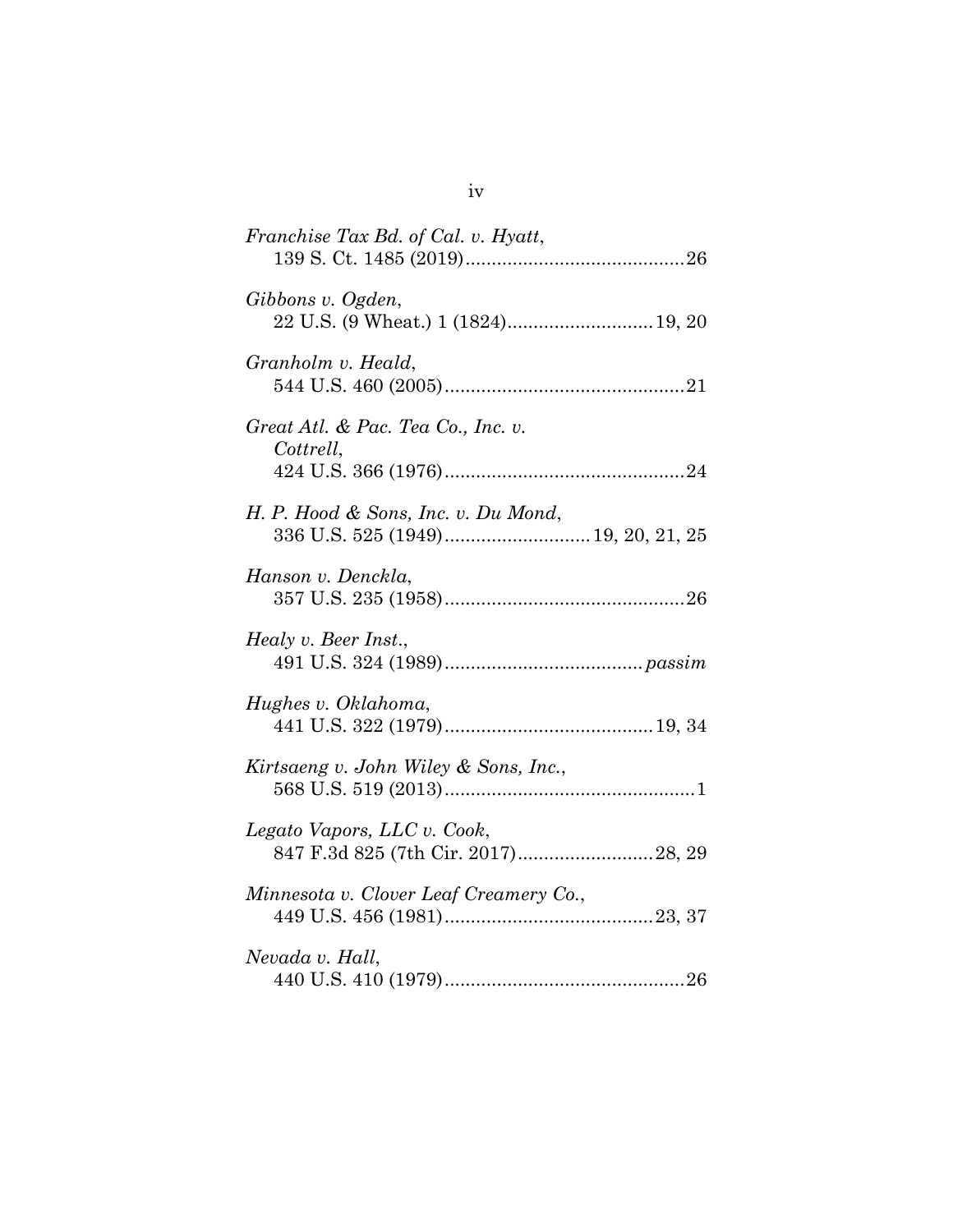| New York Life Ins. Co. v. Head,                                             |
|-----------------------------------------------------------------------------|
| Pharm. Rsch. & Mfrs. of Am. v. Walsh,                                       |
| Pike v. Bruce Church, Inc.,                                                 |
| South Dakota v. Wayfair, Inc.,                                              |
| Tenn. Wine & Spirits Retailers Ass'n v.<br>Thomas,                          |
| West Lynn Creamery, Inc. v. Healy,                                          |
| <b>Constitutional Provisions, Statutes and</b><br>Regulations               |
|                                                                             |
|                                                                             |
|                                                                             |
|                                                                             |
| <b>Other Authorities</b>                                                    |
| Barry Friedman & Daniel T. Deacon, A<br>Course Unbroken: The Constitutional |

| $_{\rm{part}}$ , Fricaman & Danier F. Deacon, A |
|-------------------------------------------------|
| Course Unbroken: The Constitutional             |
| Legitimacy of the Dormant                       |
| Commerce Clause, 97 Va. L. Rev.                 |
|                                                 |
|                                                 |

v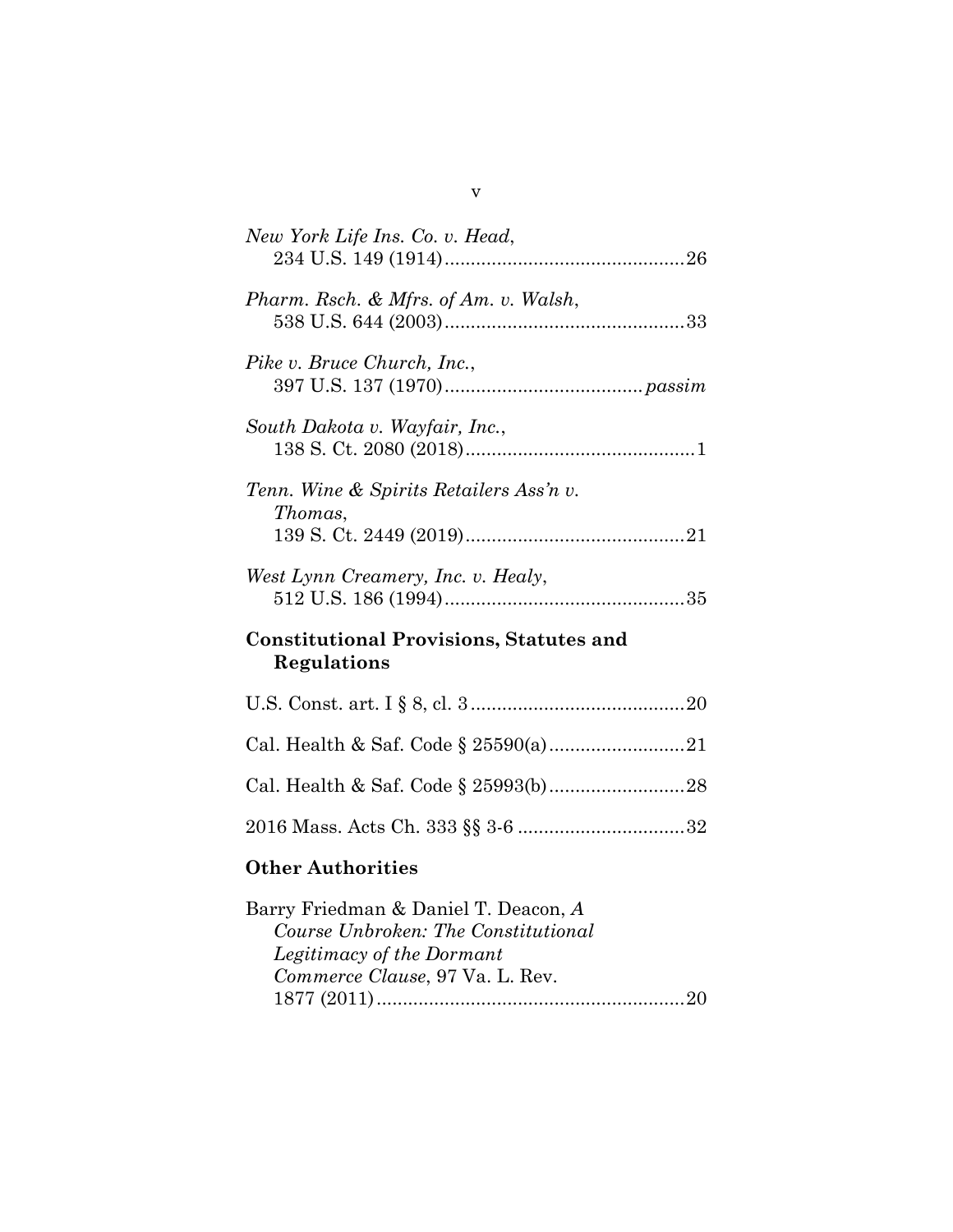| Board of Governors of the Federal<br>Reserve System, Developments in<br>Noncash Payments for 2019 and<br>2020: Findings from the Federal<br>Reserve Payments Study (Dec. 2021) 15 |
|-----------------------------------------------------------------------------------------------------------------------------------------------------------------------------------|
| Boston Consulting Group &<br>Semiconductor Industry Association,<br>Strengthening the Global<br>Semiconductor Supply Chain in an<br>Uncertain Era (Apr. 2021)13, 14               |
| Brannon P. Denning, Confederation Era<br>Discrimination Against Interstate<br>Commerce and the Legitimacy of the<br>Dormant Commerce Clause Doctrine,                             |
| Br. of Pet'r, <i>Pharm. Rsch. &amp; Mfrs. of</i><br>Am. v. Walsh, 2002 WL 31120844                                                                                                |
| Bureau of Labor Statistics, Wholesale<br>Trade,<br>https://www.bls.gov/iag/tgs/iag42.ht                                                                                           |
| The Debates in the Several State<br>Conventions on the Adoption of the<br>Federal Constitution (Jonathan                                                                          |
|                                                                                                                                                                                   |
|                                                                                                                                                                                   |

vi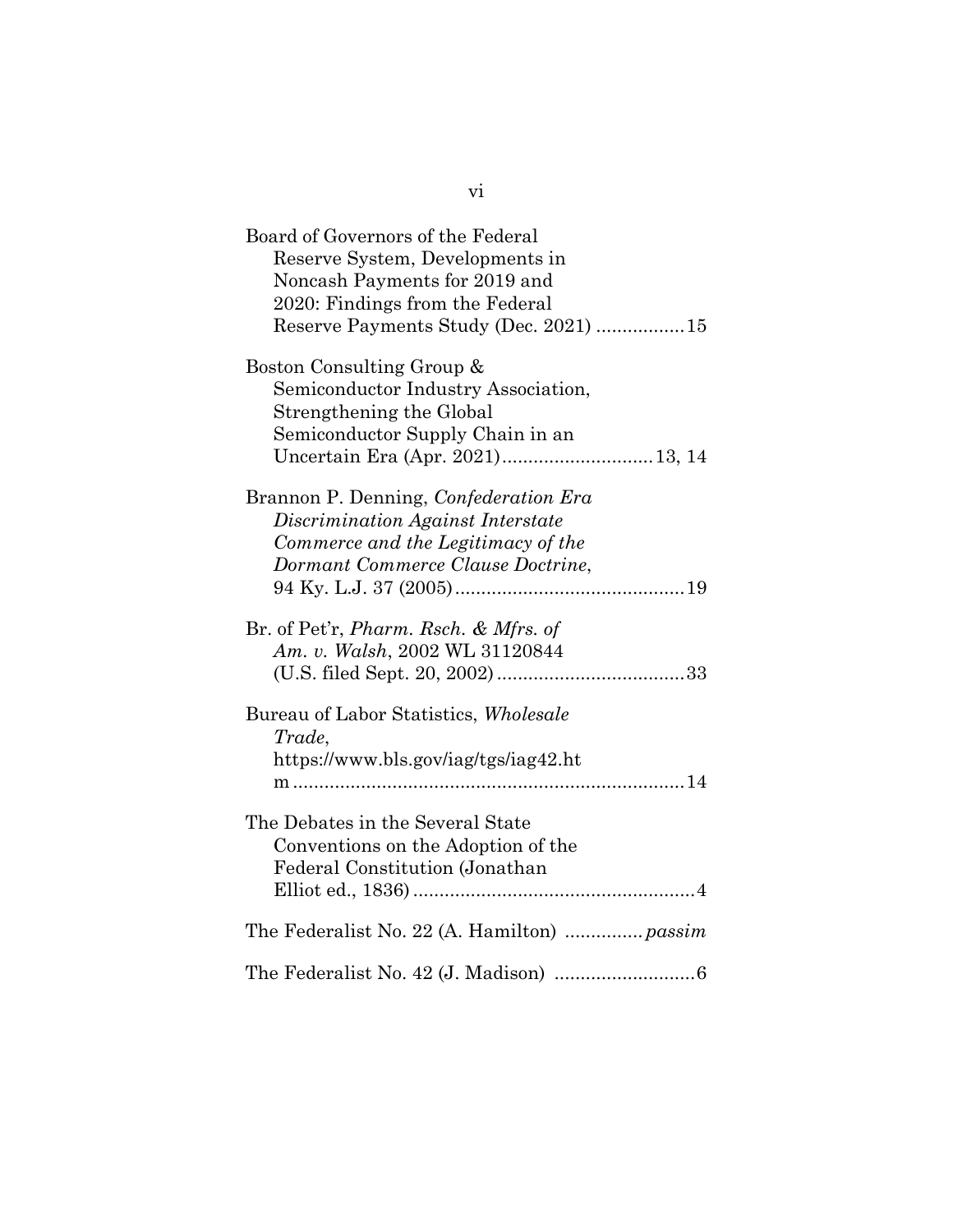| Food Industry Association, Supermarket<br><i>Facts</i> , https://www.fmi.org/our-                                                                  |
|----------------------------------------------------------------------------------------------------------------------------------------------------|
| Glynn T. Tonsor & Jayson L. Lusk,<br>Kansas State University<br>Agricultural Economics, Consumer<br>Sensitivity to Pork Prices (Mar. 5,            |
| Iowa Pork Producers Ass'n, <i>Iowa Pork</i><br>Facts,<br>https://www.iowapork.org/news-<br>from-the-iowa-pork-producers-                           |
| Letter from James Madison to J.C.                                                                                                                  |
| Lowe's, <i>Investor Fact Sheet</i> (Jan. 31,                                                                                                       |
| James Madison, Vices of the Political<br>System of the United States, in 2<br><i>Writings of James Madison</i> (Gaillard                           |
| James Madison, Preface to Debate in<br>the Convention of 1787, in 3 The<br>Records of the Federal Convention of<br>1787 (Max Farrand ed., rev. ed. |

vii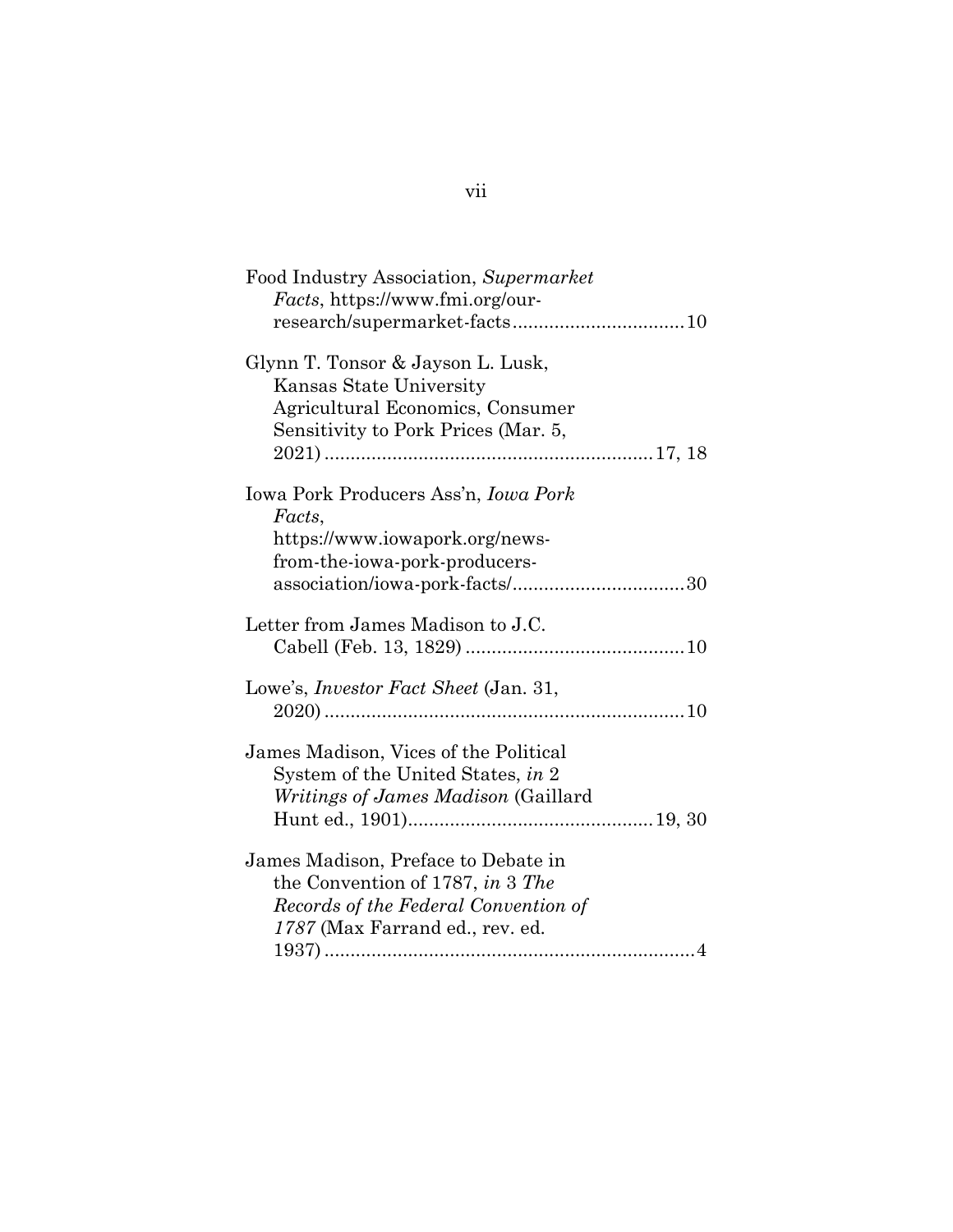| Max Farrand, The Framing of the               |
|-----------------------------------------------|
| <b>Constitution of the United States</b>      |
|                                               |
|                                               |
| National Retail Federation, <i>Economy</i> :  |
|                                               |
| Retail Jobs,                                  |
| https://nrf.com/insights/economy/abo          |
|                                               |
|                                               |
| Patrick Archer, Overview of the Peanut        |
| Industry Supply Chain, in Peanuts:            |
| Genetics, Processing, and Utilization         |
| (Thomas Stalker & Richard Wilson,             |
|                                               |
|                                               |
| Peter S. Goodman, <i>How the Supply</i>       |
| Chain Broke, and Why it Won't Be              |
|                                               |
| <i>Fixed Anytime Soon, N.Y. Times</i>         |
|                                               |
|                                               |
| Robert H. Bork & Daniel E. Troy,              |
| Locating the Boundaries: The Scope            |
| of Congress's Power to Regulate               |
| Commerce, 25 Harv. J.L. & Pub.                |
|                                               |
|                                               |
| United States Census Bureau, U.S.             |
| <i>Retail Sales Top \$5,570 Billion (Jan.</i> |
|                                               |
|                                               |
| Walmart, Inc., Our Retail Divisions           |
|                                               |
|                                               |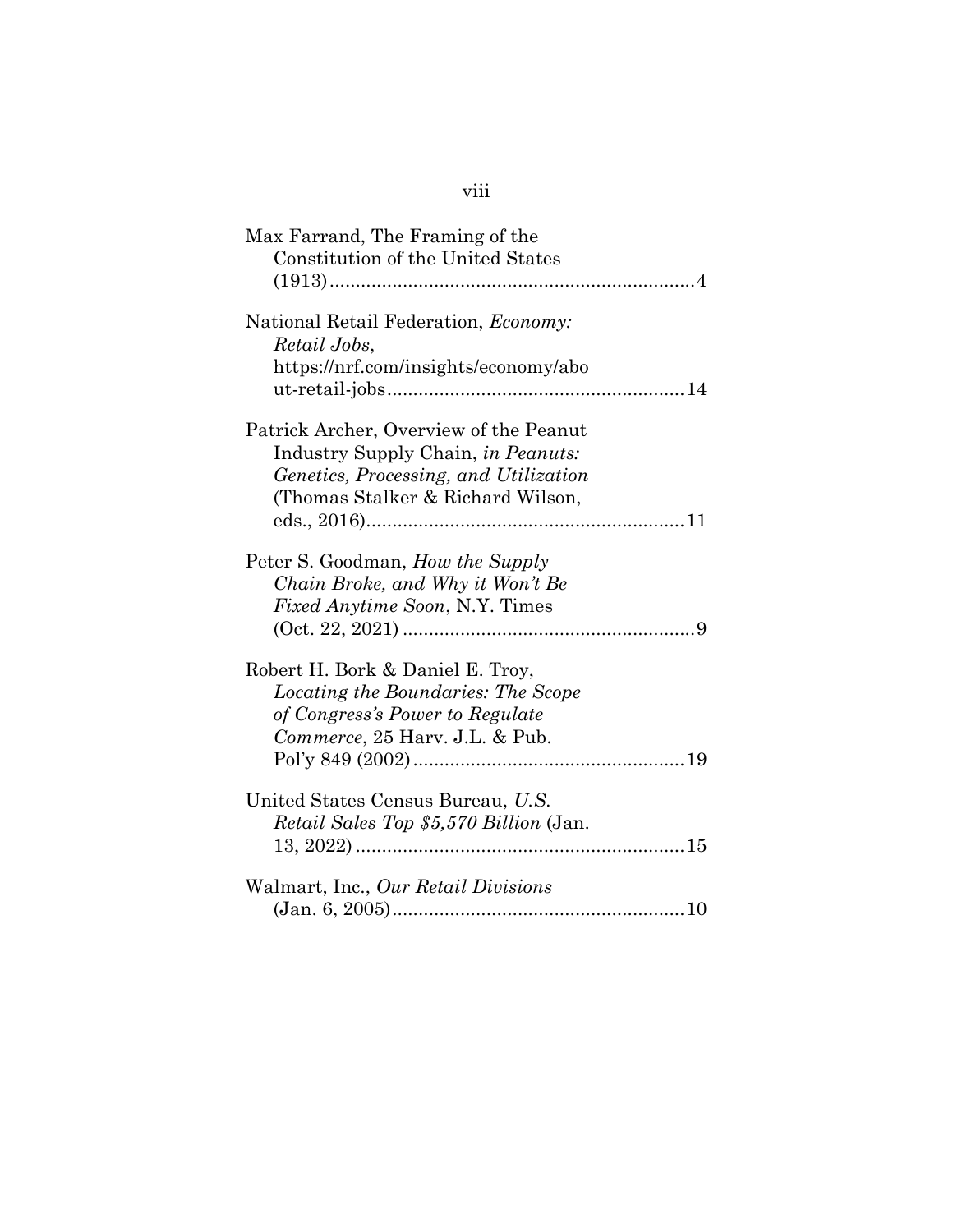#### **INTERESTS OF** *AMICI CURIAE***<sup>1</sup>**

**The Retail Litigation Center, Inc.** provides courts with the perspective of the retail industry on important legal issues affecting its members, and on potential industry-wide consequences of significant court cases. Since its founding in 2010, the Retail Litigation Center has participated as an *amicus* in more than 150 cases of importance to retailers. Its *amicus* briefs have been favorably cited by multiple courts, including this Court. *See, e.g.*, *South Dakota v. Wayfair, Inc.*, 138 S. Ct. 2080, 2097 (2018); *Kirtsaeng v. John Wiley & Sons, Inc.*, 568 U.S. 519, 542 (2013).

The Retail Litigation Center is dedicated to representing the Nation's retail industry in the courts. Its member retailers employ millions of workers throughout the United States, provide goods and services to hundreds of millions of consumers, and account for more than a trillion dollars in annual sales.

**The Restaurant Law Center** is the only independent public policy organization created specifically to represent the interests of the food service industry in the courts. This labor-intensive industry is comprised of over one million restaurants and other foodservice outlets employing nearly 16

l

1

<sup>&</sup>lt;sup>1</sup> No party or counsel for any party authored any part of this brief nor made a monetary contribution intended to fund the preparation or submission of this brief. The parties have provided consent to the filing of this *amicus* brief.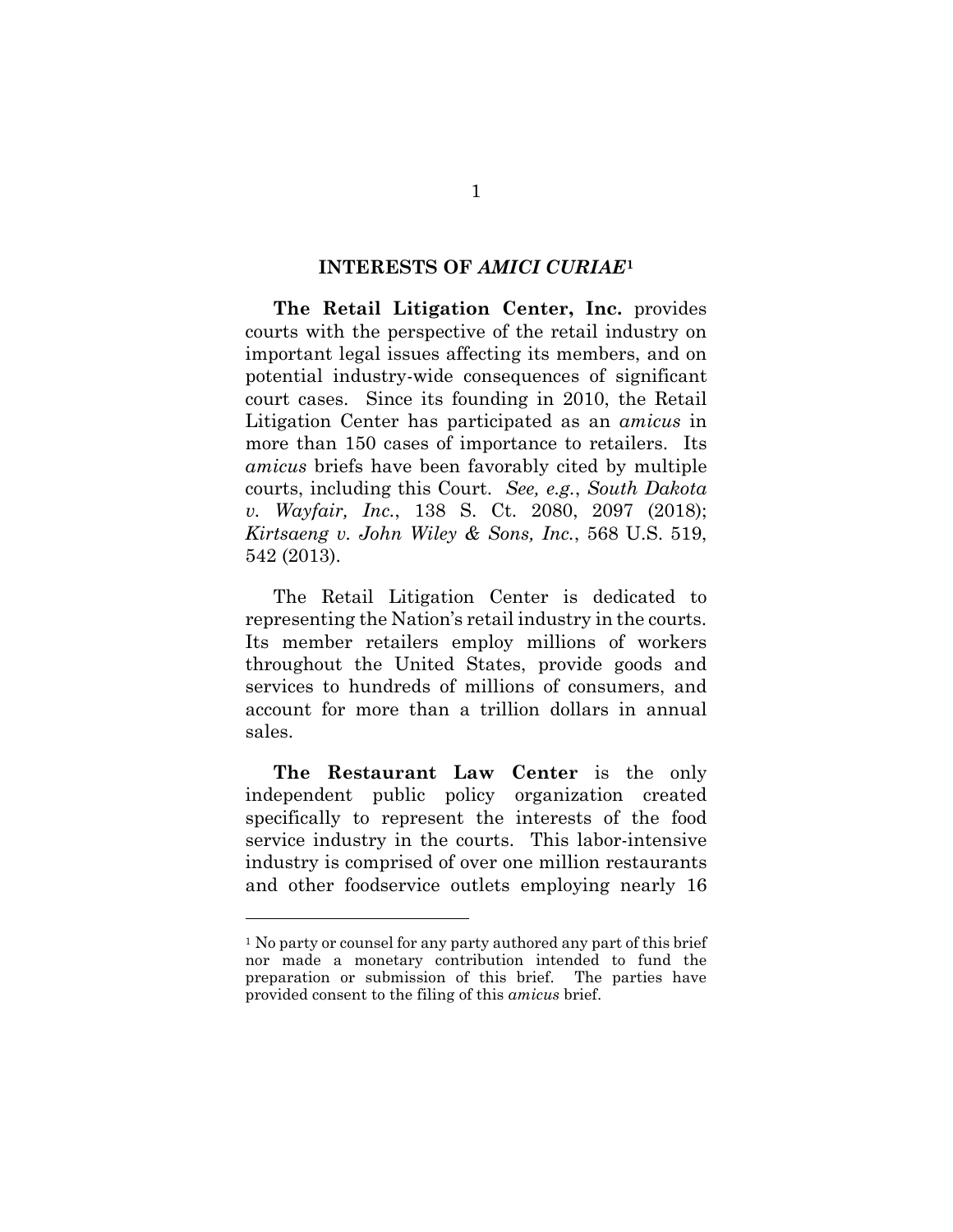million people—approximately 10 percent of the U.S. workforce. Restaurants and other foodservice providers are the second largest private sector employers in the United States. Through *amicus* participation, the Law Center provides courts with perspectives on legal issues that have the potential to significantly impact its members and their industry. The Law Center's *amicus* briefs have been cited favorably by state and federal courts.

**The Food Industry Association** works with and on behalf of the entire food industry to advance a safer, healthier, and more efficient consumer food supply. The Food Industry Association brings together a wide range of members across the value chain—from retailers who sell to consumers, to producers who supply the food, as well as the wide variety of companies providing critical services—to amplify the collective work of the industry. The Food Industry Association's membership includes nearly 1,000 supermarket member companies that collectively operate almost 33,000 food retail outlets and employ approximately 6 million workers. The Food Industry Association is a champion for the food industry and the issues that make a difference to our members' fundamental mission of feeding and enriching society.

**The National Retail Federation** is the world's largest retail trade association, representing discount and department stores, home goods and specialty stores, Main Street merchants, grocers, wholesalers, chain restaurants, and internet retailers from every corner of the United States. Retail is by far the largest private-sector employer in the United States. It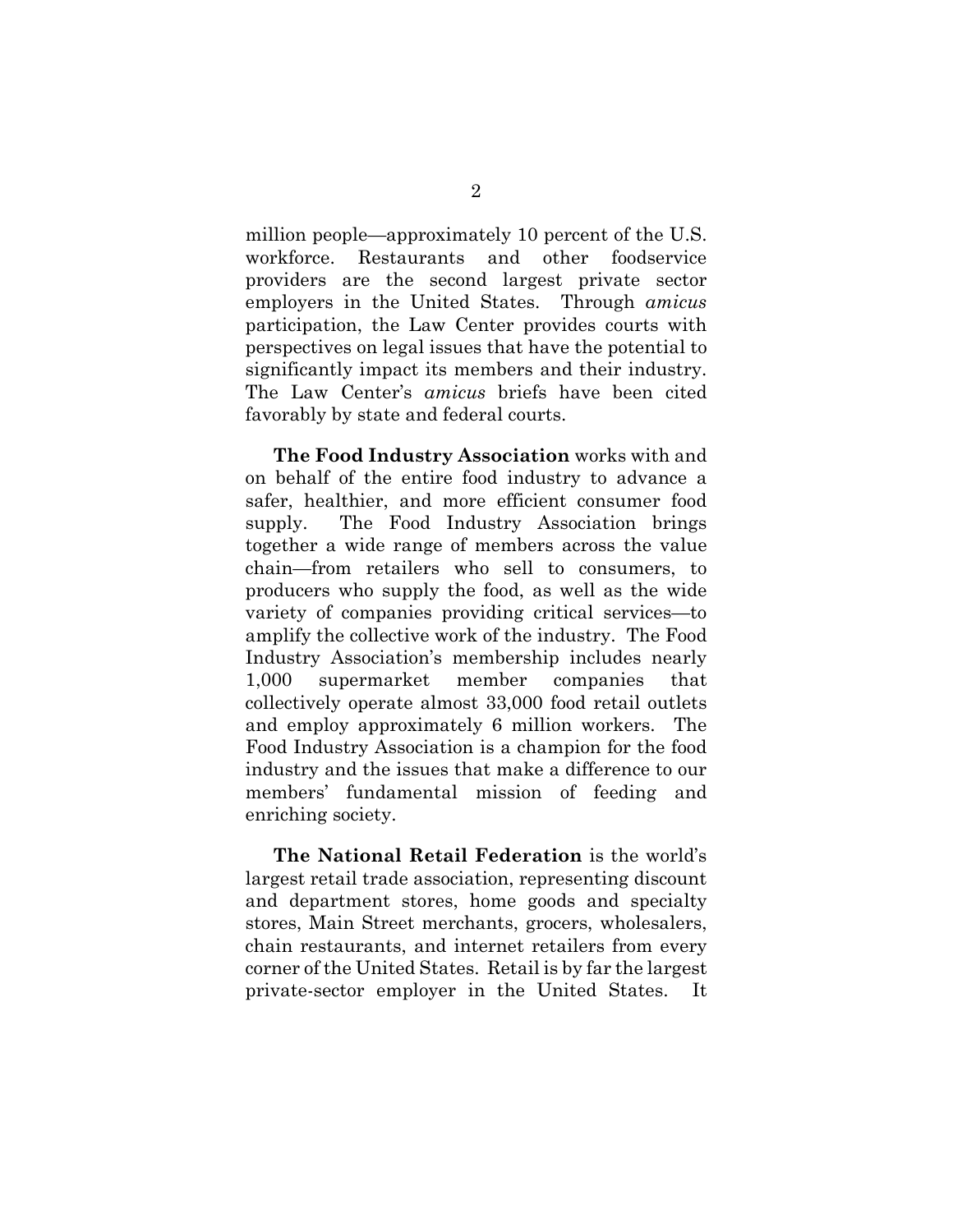supports 1 in 4 jobs—roughly 52 million American workers—and contributed \$3.9 trillion to annual GDP. The National Retail Federation regularly files *amicus* briefs in cases that raise issues of substantial importance to the retail industry.

**Affordable Food For All** is a diverse coalition of stakeholders working to ensure equitable access to safe and affordable food nationwide. It focuses on supporting continuity in the food supply chain by promoting and advocating for policies that ensure health and safety at every step—from farmers and food processors, to restaurants, grocers, and consumers. Affordable Food For All recognizes that the continuity of the food supply chain is of critical importance to American consumer welfare because disruptions to food supply can have outsized effects on consumer budgets—meaning less money to spend on rent, utilities, and other necessities. Such disruptions to consumer budgets have a disproportionate impact on low-income households.

### **INTRODUCTION AND SUMMARY OF ARGUMENT**

The Ninth Circuit's decision to insulate California's Proposition 12 from judicial scrutiny neglects the concerns of the Framers that were a motivating force behind the Constitution's ratification. By allowing schemes like Proposition 12, the panel's decision threatens to upend interstate supply chains on which every American consumer relies for the efficient delivery of affordable goods, and also to intrude on the sovereignty of States other than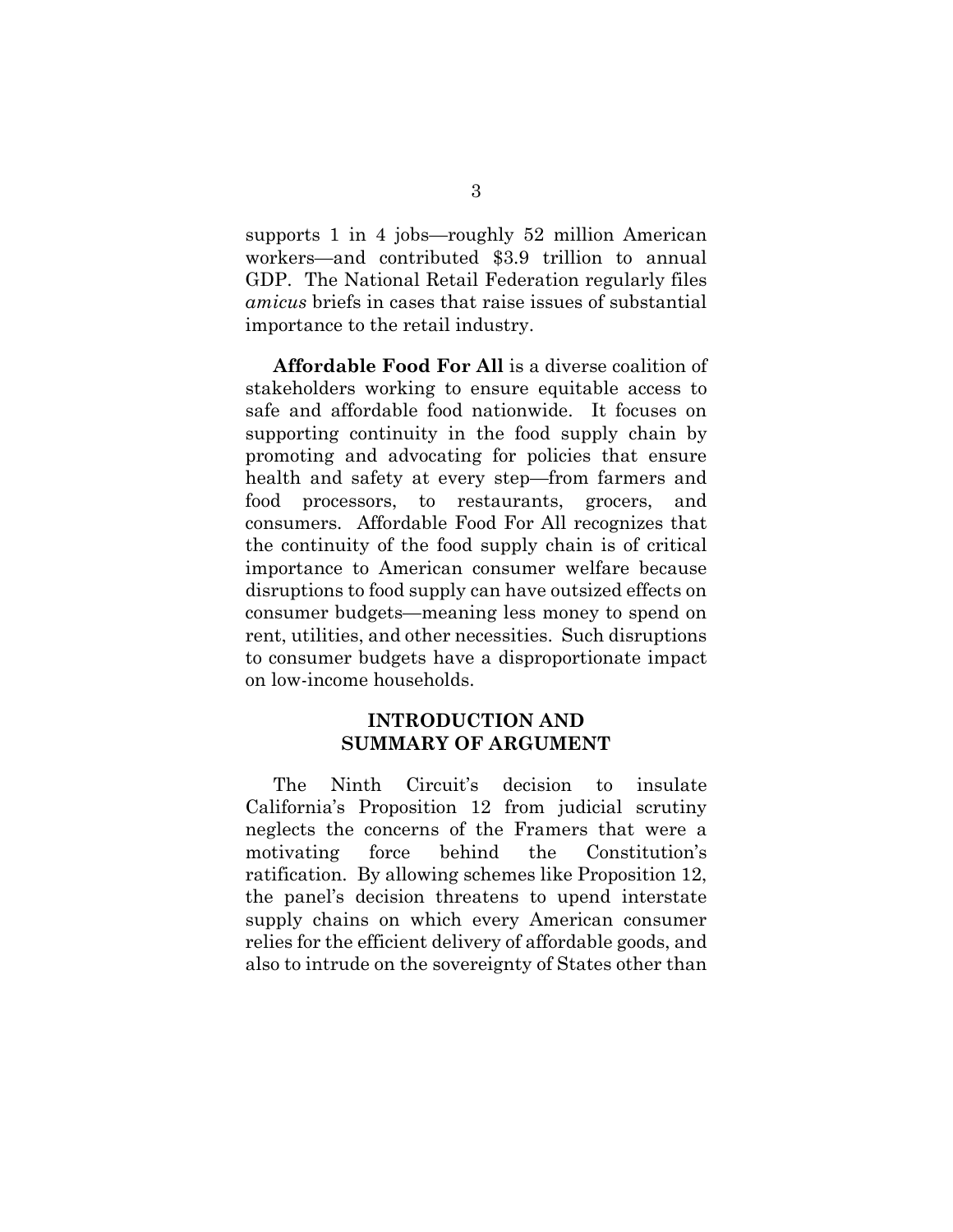California to regulate farming and other commercial activities within their own territory.

During the Articles of Confederation era, the founding generation watched with growing concern as the States' regulatory "interference with the arteries of commerce was cutting off the very lifeblood of the nation." Max Farrand, The Framing of the Constitution of the United States 7 (1913). They decried the fact that the United States "have not secured even our domestic traffic that passes from state to state . . . contrary to the policy of every nation on earth." 2 The Debates in the Several State Conventions on the Adoption of the Federal Constitution 80-81 (Jonathan Elliot ed., 1836) (statement of T. Dawes).

These concerns mounted as attempts to "exercise [a power over national commerce] separately, by the States, . . . not only proved abortive, but engendered rival, conflicting and angry regulations." James Madison, Preface to Debate in the Convention of 1787, *in* 3 *The Records of the Federal Convention of 1787*, at 547 (Max Farrand ed., rev. ed. 1937) ("Records"). Worried that the "interfering and unneighborly regulations of some States" if allowed to "multipl[y] and extend[]" might become "serious sources of animosity and discord," The Federalist No. 22 (A. Hamilton), the Framers crafted the Constitution's Commerce Clause, which they "intended [to operate] as a negative and preventive provision ag[ain]st injustice among the States themselves," Letter from James Madison to J.C. Cabell (Feb. 13, 1829), *in* 3 *Records*, *supra*, at 478.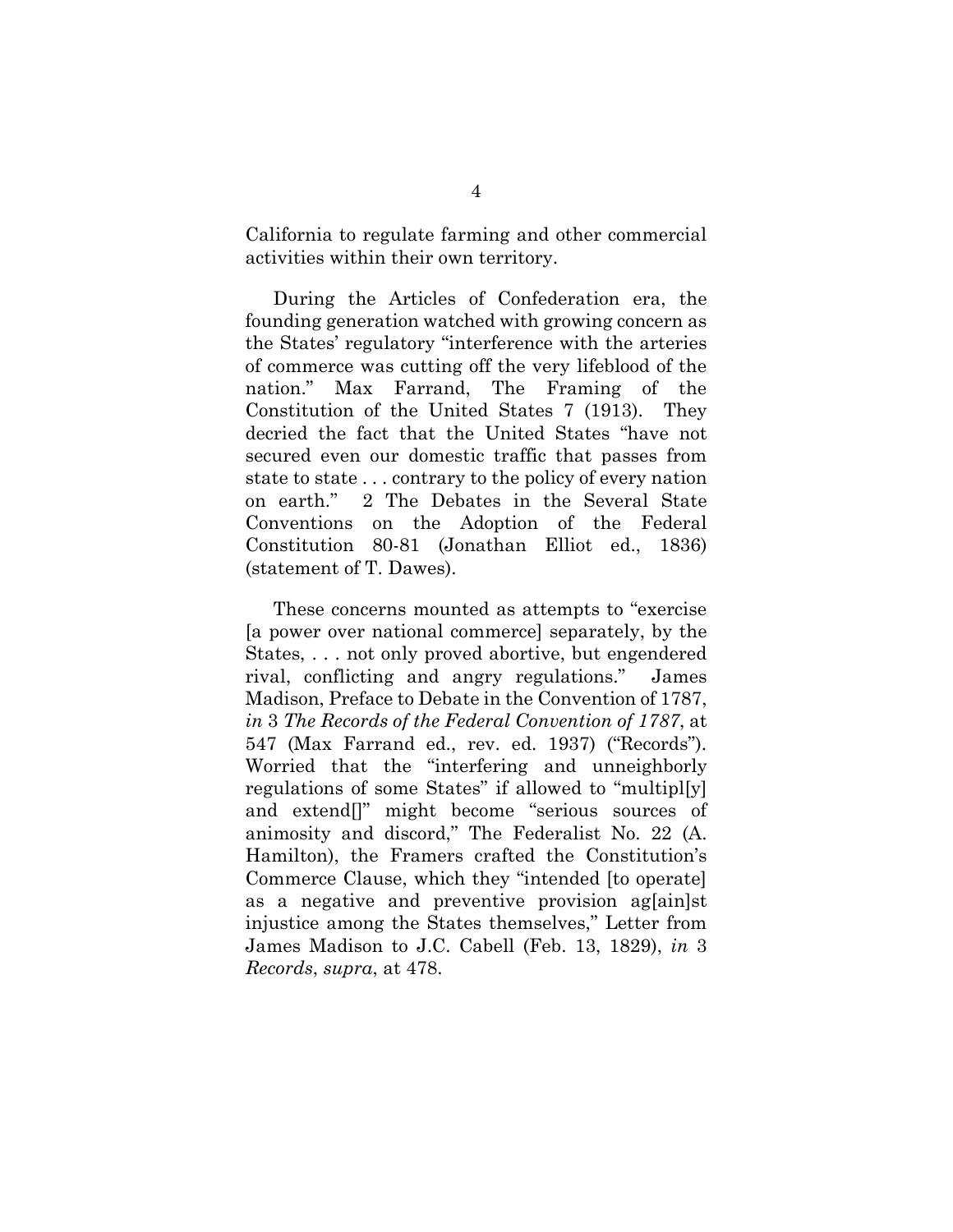California's Proposition 12 constitutes precisely the sort of worrisome state legislation that threatens an "interference with the arteries of commerce" that might engender "animosity and discord" among the several States. Proposition 12 would force in-state businesses to require out-of-state-businesses in their supply chains to conform their operations to California law—in this instance, by requiring farms in other States to house sows in accordance with California's dictates—despite the fact that California lacks a "legitimate interest[]" in "enact[ing] such a policy for the entire Nation." *BMW of N. Am., Inc. v. Gore*, 517 U.S. 559, 568-71 (1996). On the facts alleged below (which are accepted as true in the case's current posture), the resulting burden on out-of-state farmers includes an estimated \$293,894,455 to \$347,733,205 in capital expenditures to update sowhousing facilities, creating costs that would cascade throughout the interstate pork supply chain and ultimately be borne by American consumers nationwide, including and perhaps especially by those who can least afford to pay them.

Proposition 12, moreover, imposes these and other burdens in a manner that intrudes on the sovereignty of other States. It obstructs the ability of elected officials in other States such as Iowa, where farmers raise one-third of the Nation's pigs, from determining whether and how to regulate farms and pig farmers within their borders, even if Iowa voters would prefer to make a different choice than California in that regard. And Proposition 12 does so notwithstanding that it was "absolutely incomprehensible" to the Framers that "trade . . . within [a State's] legislative jurisdiction, can be regulated by an external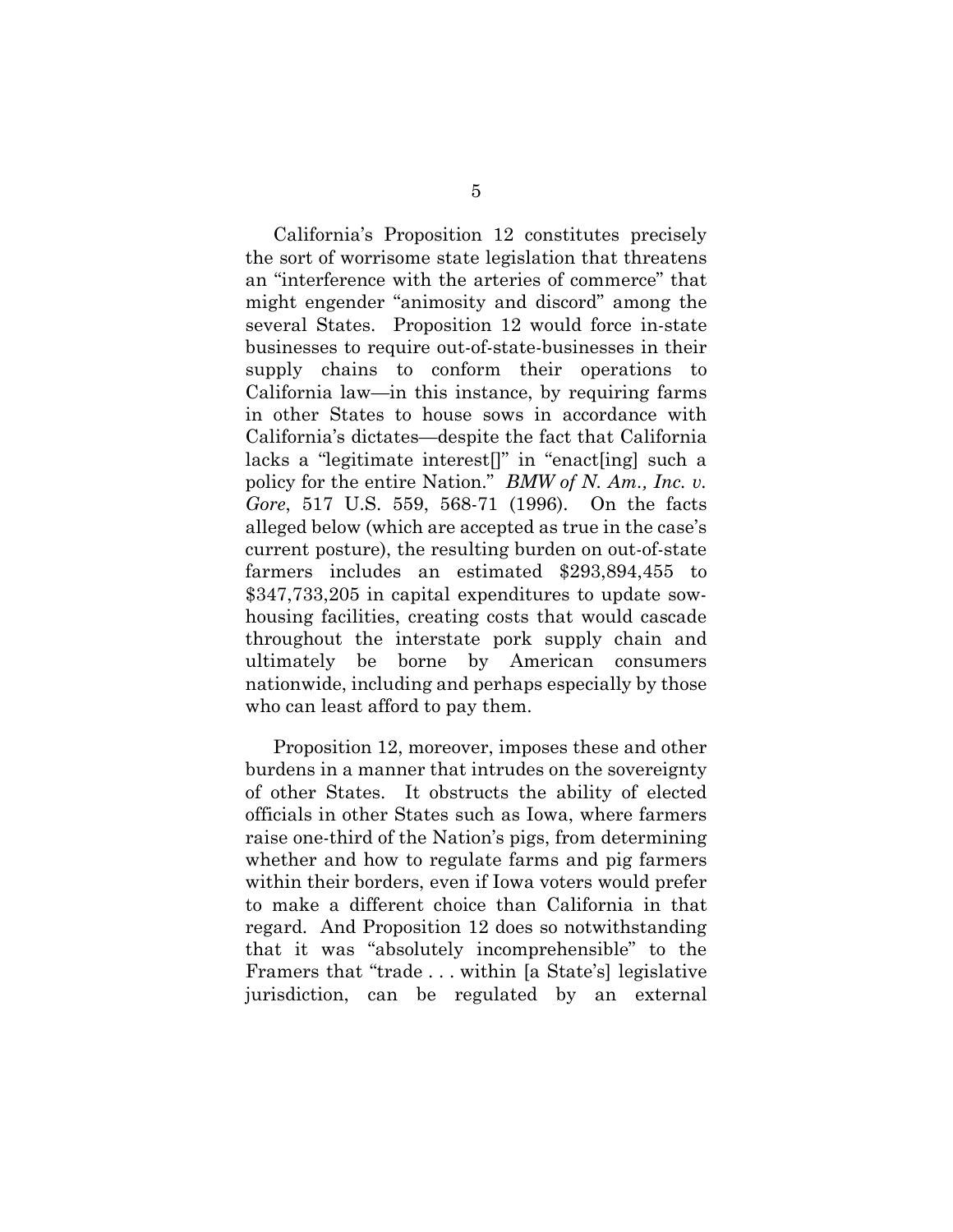authority, without ... intruding on the  $[State's]$ internal rights of legislation." The Federalist No. 42 (J. Madison).

The Ninth Circuit nevertheless ruled that petitioners' complaint challenging the constitutionality of Proposition 12 should be dismissed, reasoning that the burdens to interstate commerce flowing from Proposition 12 were constitutionally non-cognizable, Pet. App. 19a-20a; that it was irrelevant that Proposition 12 as alleged furthered *no* legitimate interest of California's, *ibid.*; and that the Constitution's crucial guardrail against "the projection of one state regulatory regime into the jurisdiction of another State," *Healy v. Beer Inst*., 491 U.S. 324, 337 (1989), should be cast aside as "overbroad," Pet. App. 7a.

The Ninth Circuit's decision to insulate California's Proposition 12 from judicial scrutiny creates a significant risk of interference not only to the supply chain of petitioners' pork products, but also for the supply chains of innumerable other retail products and restaurant ingredients.

For the vast majority of retail products and restaurant ingredients, the supply chain required for them to reach a store's shelf, diner's plate, or resident's doorstep involves many, many steps that can, and often do, all occur in different States. Those steps vary depending on the item but often include, and are not limited to: production of component parts or the farming of ingredient foodstuffs; separate processing of those parts and ingredients; combining them (while often shipping between States during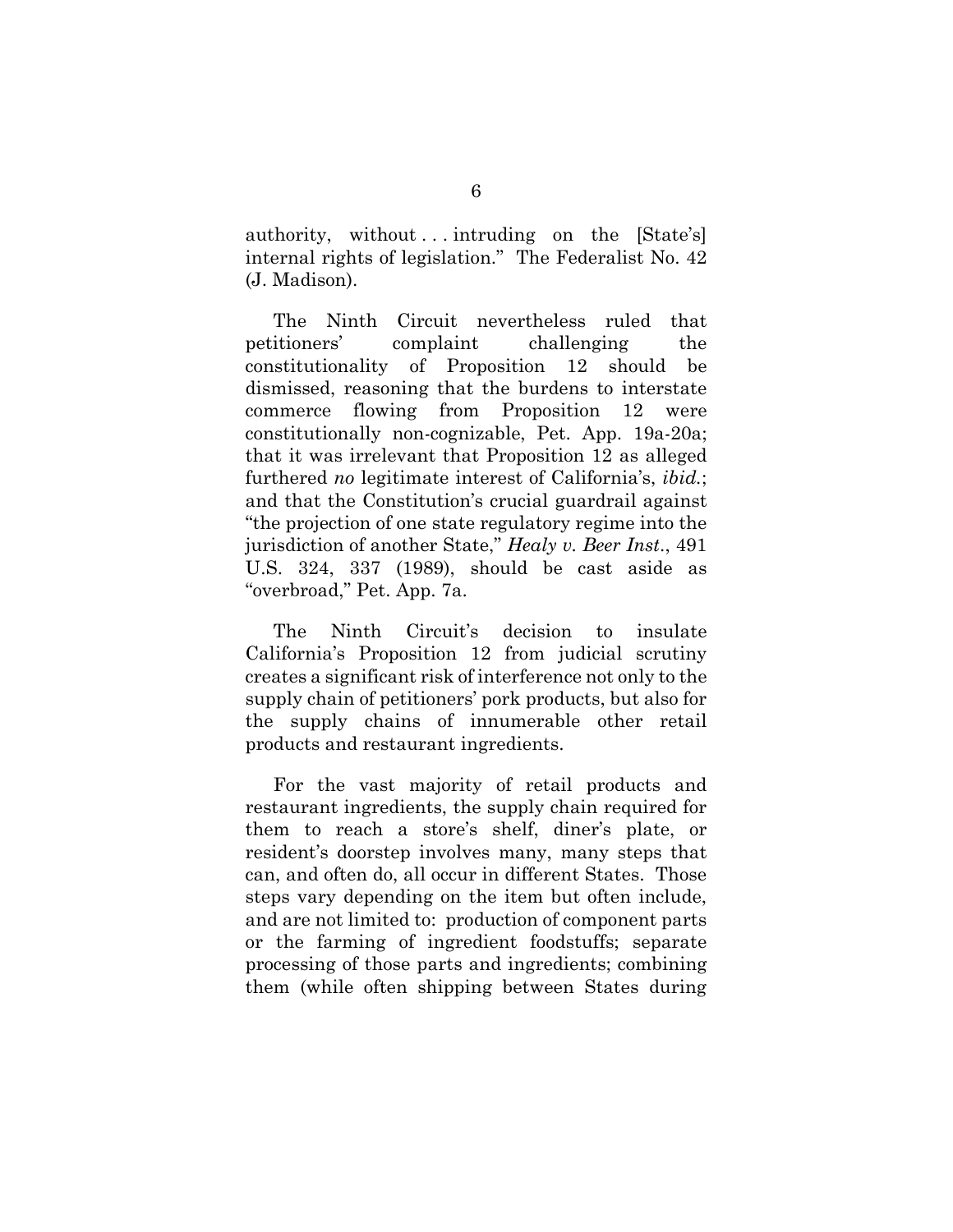various steps); packaging final products or foods; and shipping to regional distribution centers before ever entering the multiple States where they may be sold to the businesses that offer them to end consumers. Many thousands of businesses throughout the United States are involved in such supply chains for just *one* product or another—such as the approximately 5,000 individual U.S. farmers involved in producing peanuts and the 9,000 different domestic suppliers in 36 different States that produce parts for computers. And each American retailer or restaurant may sell numerous products and ingredients—sometimes well over 100,000 different products.

If a single State—like California—can force instate businesses to require out-of-state-businesses in their supply chains to conform their operations to California law, out-of-state businesses will bear massive communication, coordination, indemnification, implementation and compliance costs. Simultaneous, overlapping state regulation of commercial transactions in a particular State could also ensue—as any single State would gain the ability to regulate, in effect, how businesses in other States must manufacture certain products merely because of the potential that, at some much later point, and perhaps unbeknownst at the outset, that product may enter the regulating State for sale.

Declining efficiency inevitably increases costs that will be spread across the supply chain, including to consumers whose access to affordable food and other consumer products will be impaired. And the more that consumers need to spend to feed their families,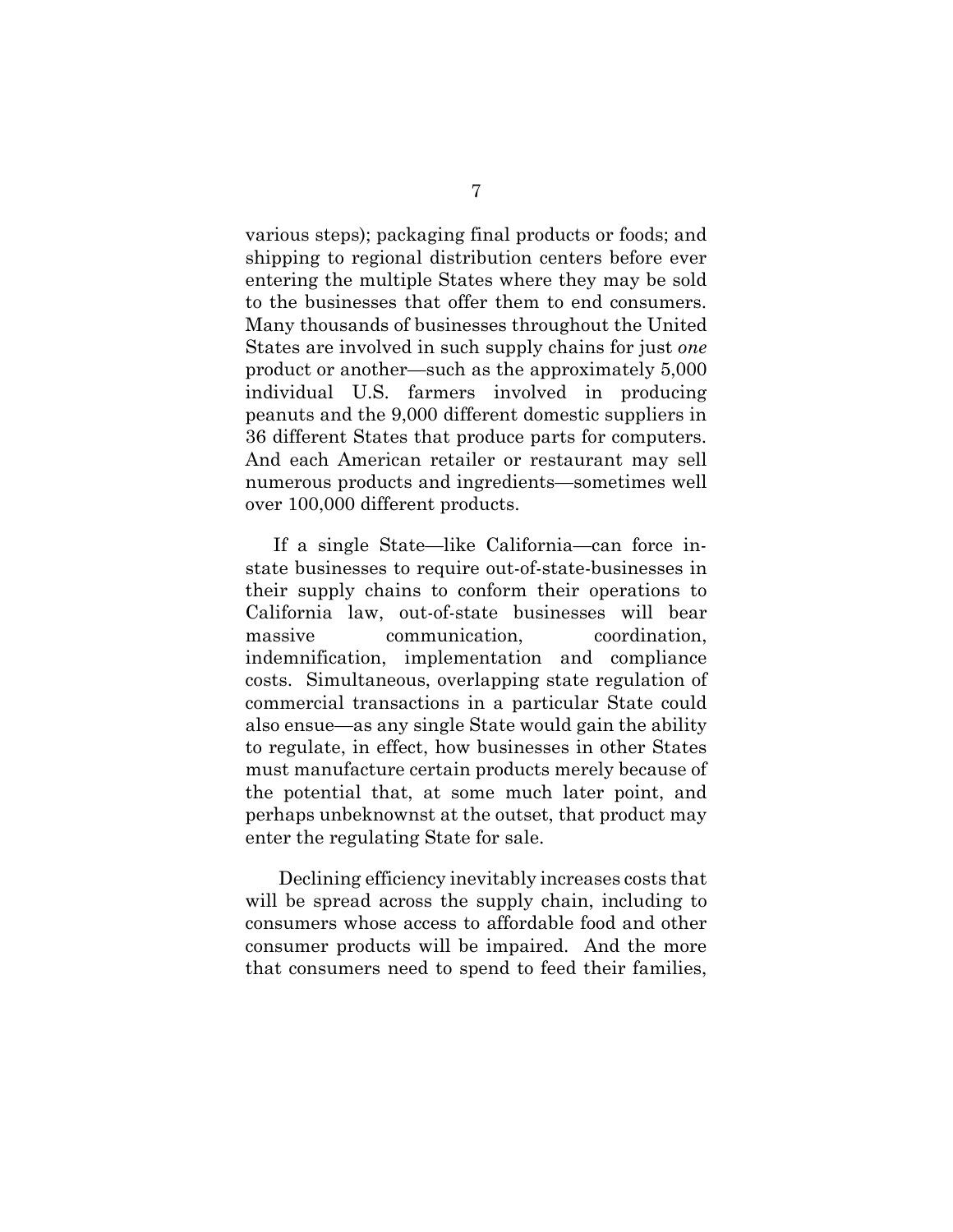the less they will have to spend on rent, utilities, and other necessities.

Laws like California's Proposition 12 therefore must be subject to judicial scrutiny and the Ninth Circuit's ruling dismissing petitioners' challenge to that statute cannot stand.

#### **ARGUMENT**

**I. California's Proposition 12 and Similar Laws Threaten To Upend the Supply Chains that Run Throughout the Fifty States on which Every American Consumer Relies for Essential Goods.** 

The interstate supply chain is critical to the Nation's economy. It is a complex but efficient system. It operates smoothly behind the scenes and has been designed as a massive interconnected web to supply consumers with a previously unimaginable number and variation of products at affordable prices. It becomes visible only when obstacles arise that thwart its efficacy.

Proposition 12 is one such obstacle that would undermine one particular supply chain for pork products. But more broadly, the precedent it would set of allowing each State to pick off the products of greatest interest to that State would have staggering implications.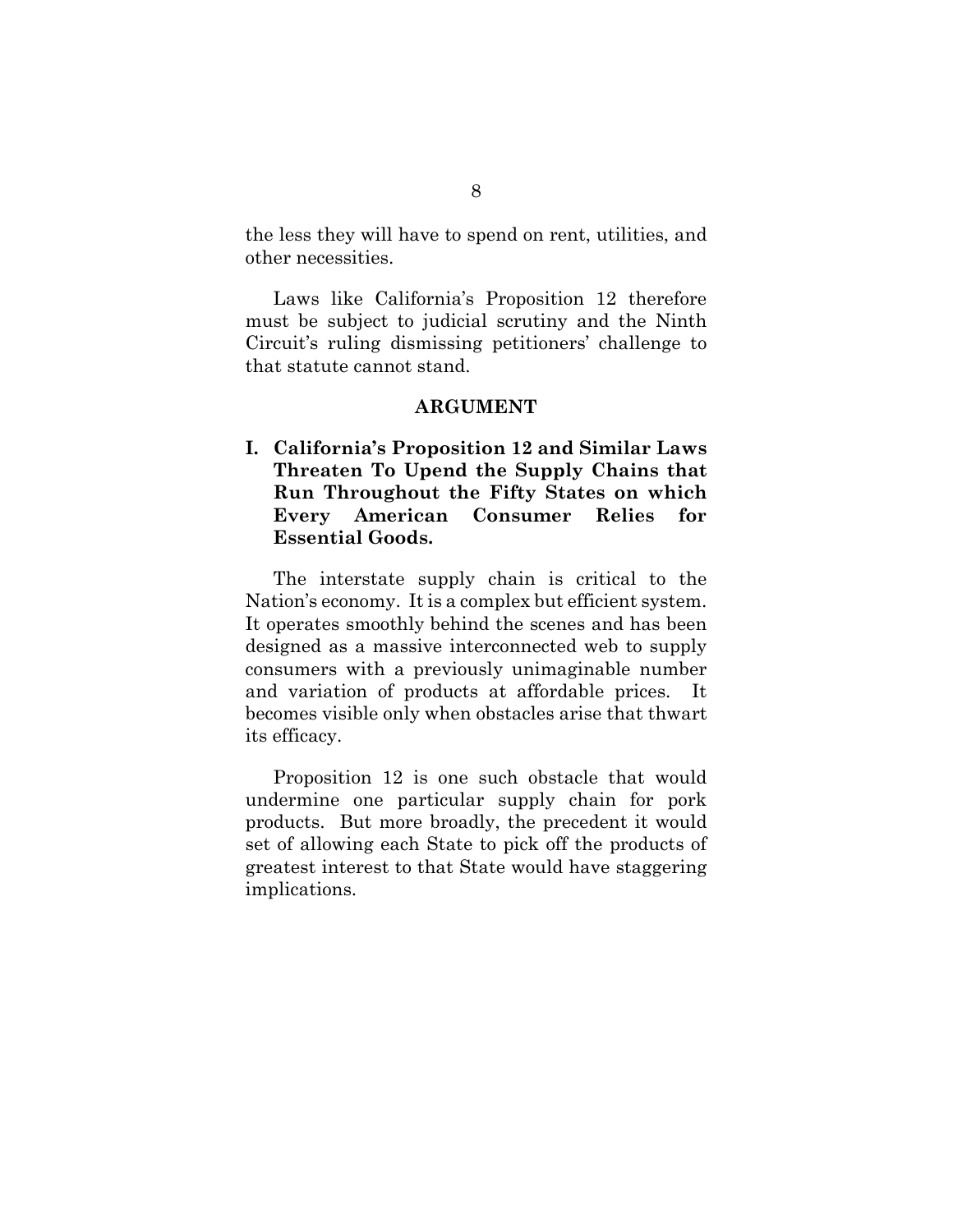## **A. The Typical Retailer Receives Thousands of Products Through Different Supply Chains, Each of which Involves Multiple Upstream Businesses in Other States and Commerce Between Those Other States.**

American restaurants and retailers, including general merchandisers and grocers,2 rely on multiple complex supply chains for the myriad goods on their tables and shelves and home-delivery distribution centers. Because American consumers rely on these businesses for so many essential goods, supply chain disruptions can cause serious problems in daily life for consumers across the economic spectrum—as the COVID-19 pandemic made abundantly clear.3

Retailers and restaurants strive to make shopping and dining experiences seamless and reliable for consumers by maintaining shelves stocked with current products and fresh food menu offerings. All of those goods come through some type of supply chain and may be processed in multiple States before landing on a diner's plate or a store's shelf.

Retailers in the United States can carry a headspinning array of products. As just a few examples,

<sup>2</sup> This brief uses the term "retailers" to refer to all businesses that sell products directly to consumers, including restaurants, general merchandisers, grocers, and many of *Amici*'s members and the businesses they represent.

<sup>3</sup> *See, e.g.*, Peter S. Goodman, *How the Supply Chain Broke, and Why It Won't be Fixed Anytime Soon*, N.Y. Times (Oct. 22, 2021), https://www.nytimes.com/2021/10/22/business/shortagessupply-chain.html.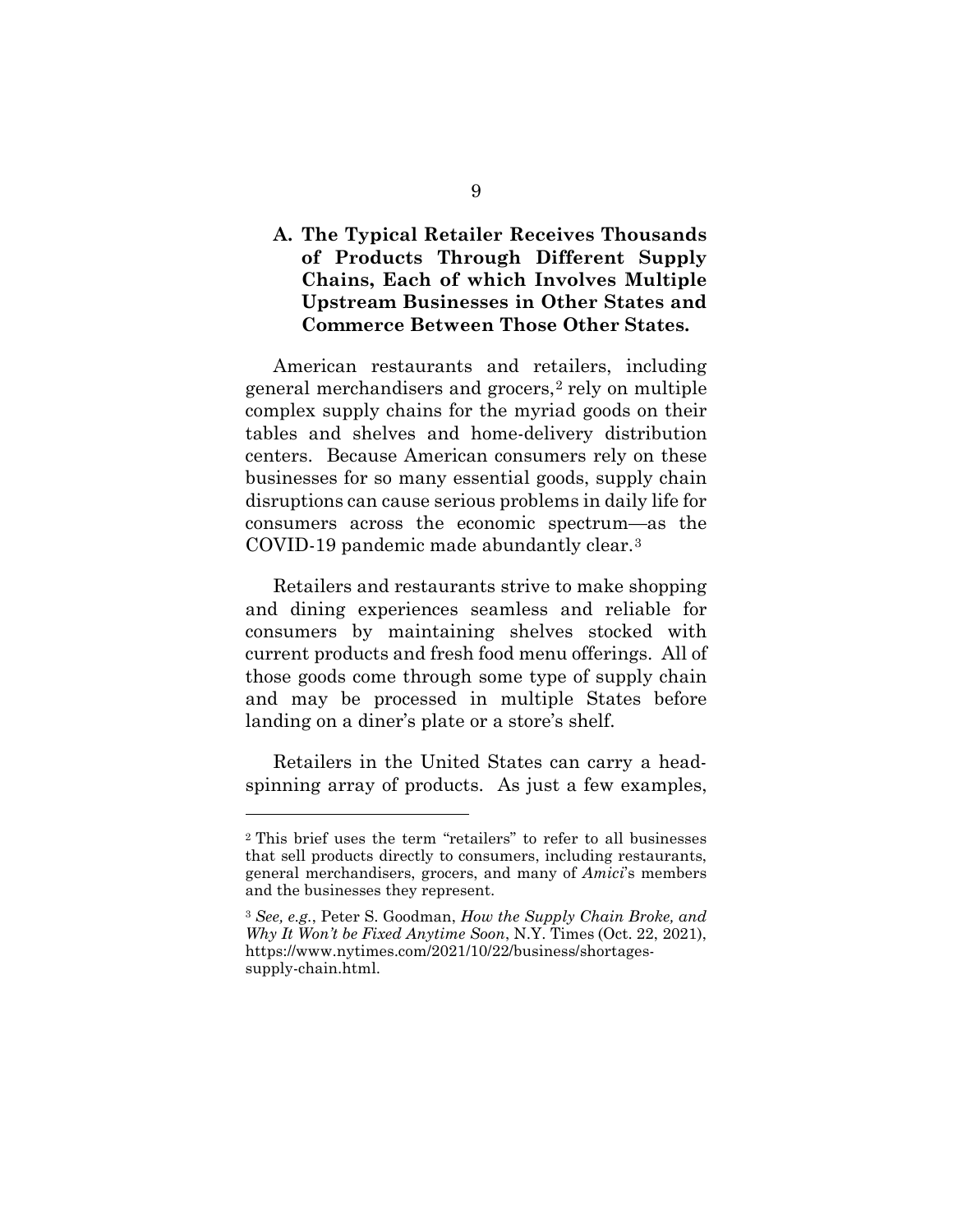the typical Walmart brick-and-mortar store stocks well north of 100,000 items. 4 A typical Lowe's hardware store stocks 35,000 items and hundreds of thousands of additional items are available online.5 And in 2020, the average supermarket carried 31,119 different items.<sup>6</sup>

On retail shelves, these many thousands of products can each bring with them their own supply chain variation involving many steps and numerous businesses that operate throughout multiple States. A manufacturer—responsible for only a small number of products carried by several different retailers might work directly with as many as 500 to 1,500 suppliers.7 And for each of the suppliers with whom manufacturers directly transact for particular component parts or materials, there are frequently as many as seventeen additional suppliers further upstream. 8 As a result, it is not uncommon for

<sup>8</sup> *Id.* at 40.

<sup>4</sup> Walmart, Inc., *Our Retail Divisions* (Jan. 6, 2005), https://corporate.walmart.com/newsroom/2005/01/06/our-retaildivisions.

<sup>5</sup> Lowe's, *Investor Fact Sheet* (Jan. 31, 2020), https://corporate.lowes.com/sites/lowes-corp/files/pdf/lowes-factsheet-final.pdf.

<sup>6</sup> The Food Industry Association, *Supermarket Facts*, https://www.fmi.org/our-research/supermarket-facts (last visited June 16, 2022).

<sup>7</sup> *See* McKinsey Global Institute, Risk, Resilience, and Rebalancing in Global Value Chains 34 (2020), *available for download at* https://www.mckinsey.com/businessfunctions/operations/our-insights/risk-resilience-andrebalancing-in-global-value-chains.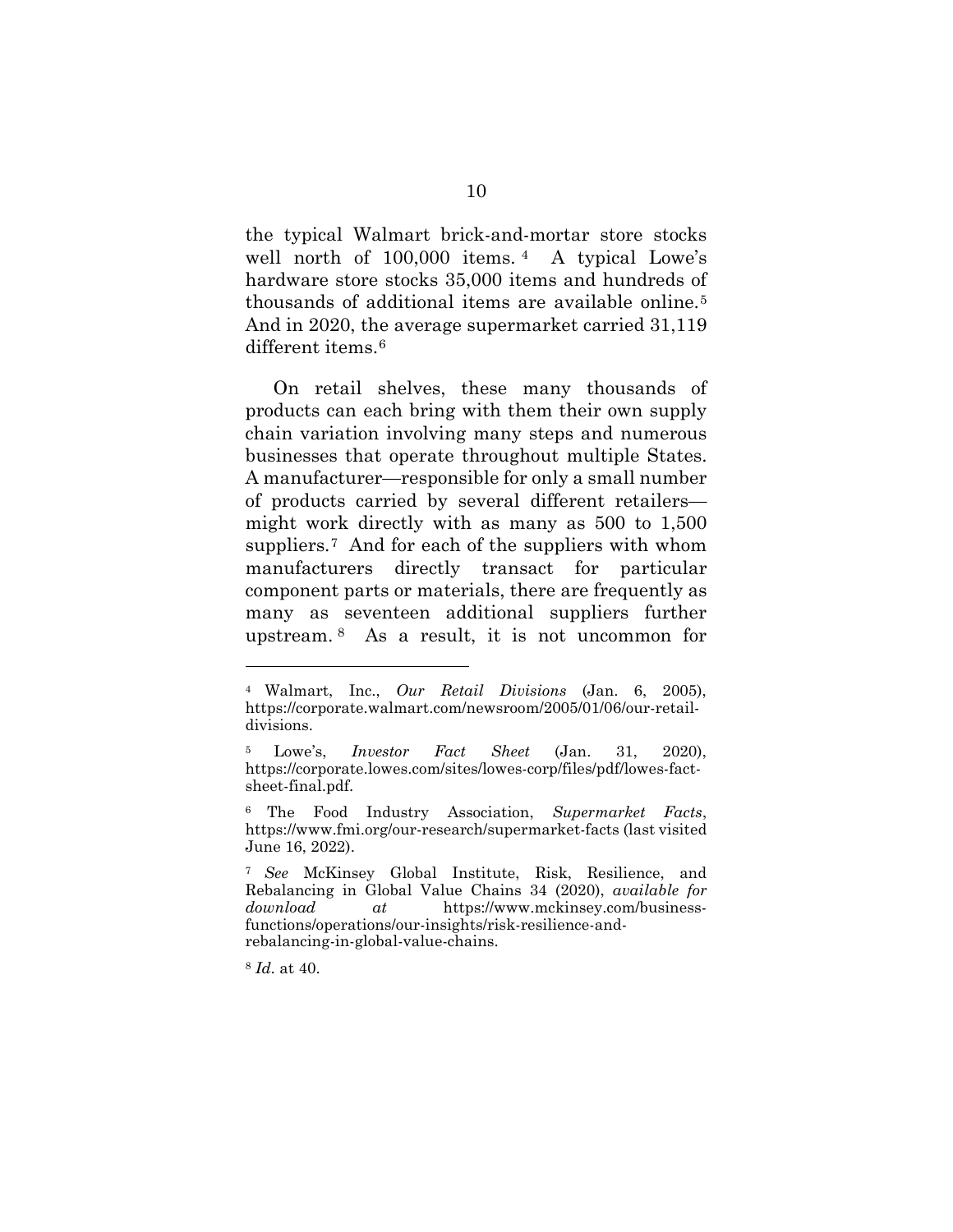companies to have as many as 4,000, 12,000, or even 18,000 suppliers behind their products.9

Restaurants confront supply chains that are similarly complex: even basic, domestically-sourced foods move through multi-stepped, interstate supply chains. Consider the peanut: approximately 5,000 peanut farmers located throughout multiple States produce raw peanuts.10 Farmers ship their peanuts across state lines to a network of buying points where they are inspected, dried, graded, and prepared for storage.11 Peanuts might be stored for months before being sent to a sheller for further processing.12 From the sheller, peanuts might move into storage again and then on to blanching facilities.13 Most peanuts are grown by farmers located in eight southern States, but the manufacturing of peanut products involves businesses nationwide—necessitating criss-crossing shipments of peanuts among the fifty States.<sup>14</sup> Ultimately, the processed nuts and peanut products are shipped to national distributors before eventually arriving in a diner's Kung Pao chicken, in a jar of

<sup>9</sup> *Id.* at 34, 40, 46.

<sup>10</sup> *See* Patrick Archer, Overview of the Peanut Industry Supply Chain, *in Peanuts: Genetics, Processing, and Utilization* 257 (Thomas Stalker & Richard Wilson, eds., 2016).

<sup>11</sup> *See id.* at 260.

<sup>12</sup> *Id.* at 261.

<sup>13</sup> *Ibid.*

<sup>14</sup> *See id.* at 257, 262.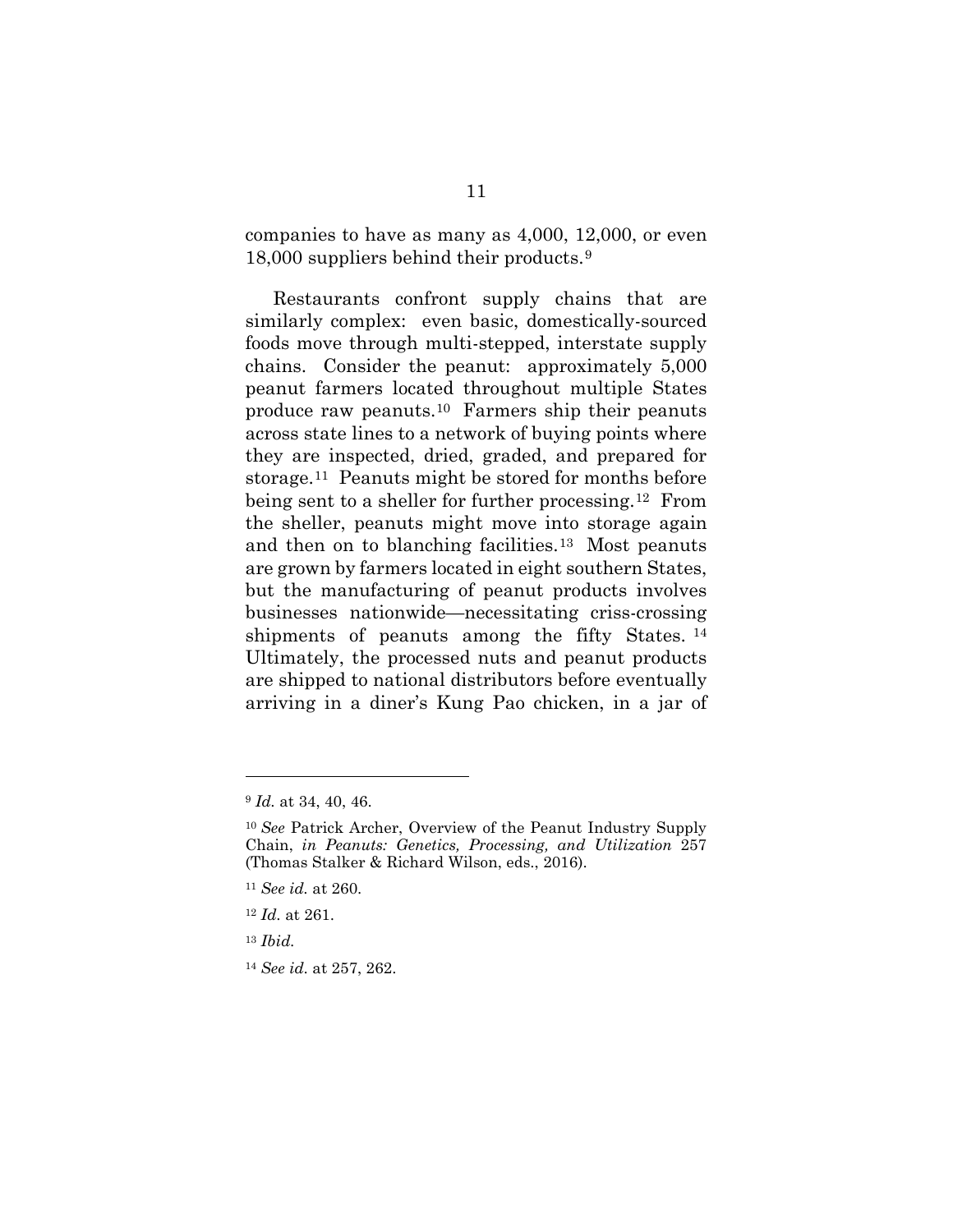peanut butter for a 4th grader's lunch, or in a paper bag at a World Series ballpark.

For a restaurant that might use peanuts (or other foodstuffs) as ingredients in their cooking, baking, and general dish preparations, the picture is yet more complicated. U.S. restaurants use an estimated 15,000 distribution centers located in every State throughout the Nation to acquire ingredients. 15 These wholesale distributors, in turn, might purchase a product from any of thousands of intermediate packers and suppliers located in other States.16 On the level of individual restaurants, one member of *amicus* Restaurant Law Center purchases more than 150 food products from roughly 125 suppliers (many of whom have their own suppliers further up the chain), as well as more than 200 non-food items from roughly 25 different suppliers.

The supply chains behind durable consumer goods are similarly complicated. One member of *amicus* Retail Litigation Center indicates that a computer manufacturer's supply chain can involve parts from

<sup>15</sup> International Foodservice Distributors Association, A Comprehensive Economic Impact Study of the U.S. Foodservice Distribution Industry 6 (Aug. 2018), *available for download at*  https://www.ifdaonline.org/news-insights/researchinsights/reports/foodservice-distribution-industry-economicimpact.

<sup>16</sup> *See, e.g.*, Sysco Corporation, Annual Report (Form 10-K), at 3 (Aug. 2021), https://investors.sysco.com/~/media/Files/S/Sysco-

IR/documents/annual-reports/Sysco\_2020-Annual-Report\_Web%20\_FINAL.pdf.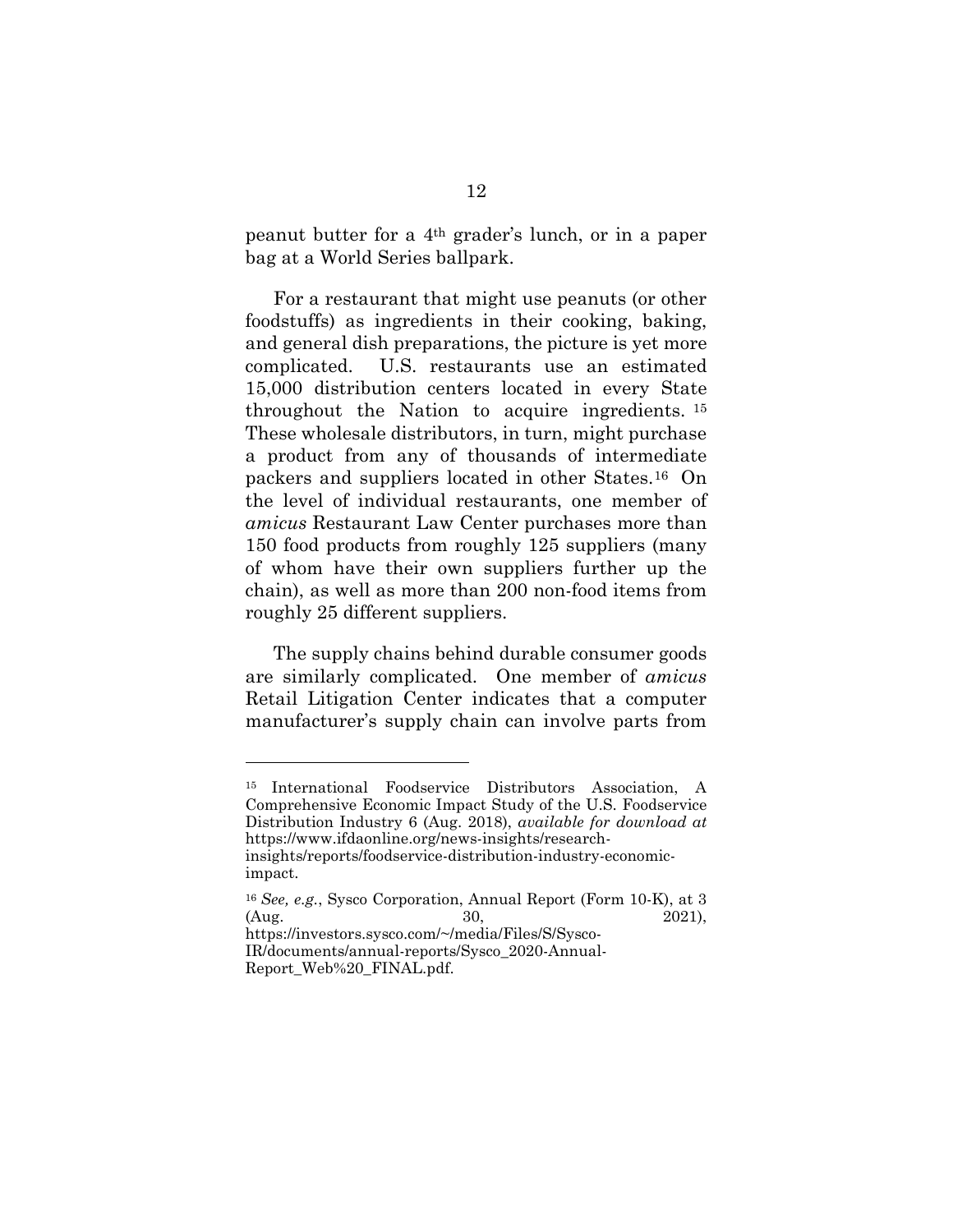9,000 different domestic suppliers located in 36 different States. One component in computers, the semiconductor chip, is also a component of a multitude of other durable goods including cars, construction equipment, cash registers, and refrigerators. Semiconductor chips are assembled through a process that requires large numbers of specialized materials. For example, the machines used in a type of semiconductor manufacturing known as extreme ultra-violet lithography can contain as many as 100,000 distinct parts from 5,000 global suppliers.<sup>17</sup>

Because semiconductors are often inserted into a wide range of durable consumer goods, minor disruptions to any one of these supply chains can snowball into major disruptions to the national economy. For example, industry estimates indicate that a 100 million dollar disruption to the supply of  $C_4F_6$  (Hexafluorobutadiene) gas—a crucial component in the early production processes for semiconductor chips—would lead to downstream damage totaling 18 *billion* dollars.18

The countless complex, interwoven supply chains that comprise interstate commerce's arteries across

<sup>17</sup> Boston Consulting Group & Semiconductor Industry Association, Strengthening the Global Semiconductor Supply Chain in an Uncertain Era 29-30 (Apr. 2021), https://www.semiconductors.org/wp-

content/uploads/2021/05/BCG-x-SIA-Strengthening-the-Global-Semiconductor-Value-Chain-April-2021\_1.pdf.

<sup>18</sup> *Id*. at 41.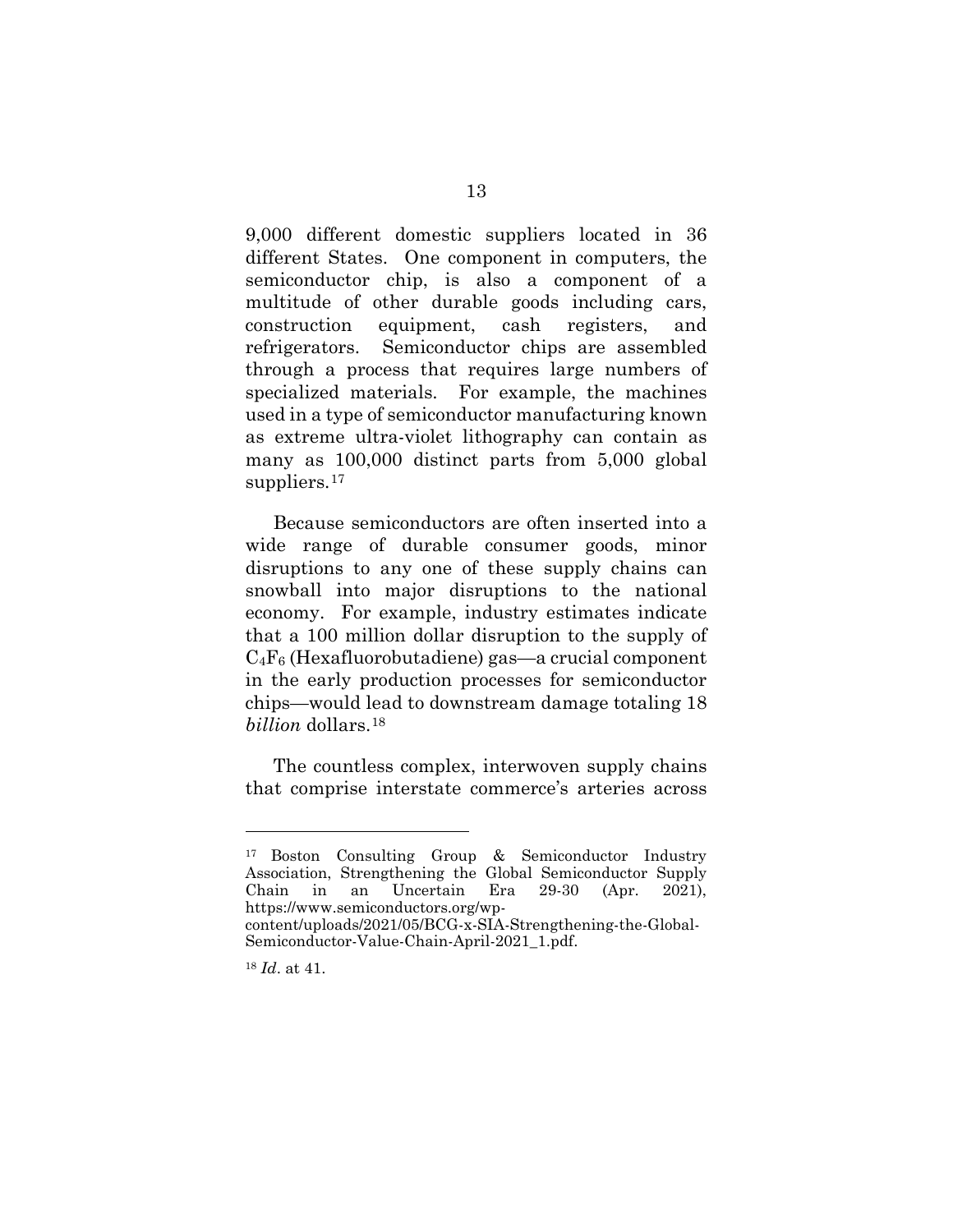many States employ a significant percentage of the Nation's workforce. More than 5 million workers are engaged in wholesaling in the United States; another 1.7 million work in warehousing and storage; and 1.5 million more truck cargo to retail shelves, restaurant kitchens, and beyond. 19 Mainline retailers directly employ nearly 16 million retail workers in their stores and retail supports 1 in 4 jobs—roughly 52 million American workers—and contributes \$3.9 trillion to annual GDP.20

The ultimate beneficiaries of smooth and efficient supply chains are, of course, the 330 million Americans who all rely on retailers and restaurants for goods and services for their daily necessities. On the average day, these consumers purchase upwards of \$2 billion of products from grocery store shelves,  $21$ and in the course of a year, they make over 120 billion distinct purchases on credit and debit cards.<sup>22</sup>

<sup>19</sup> *See* Bureau of Labor Statistics, *Wholesale Trade*, https://www.bls.gov/iag/tgs/iag42.htm; *Warehousing and Storage*, https://www.bls.gov/iag/tgs/iag493.htm; *Truck Transportation*, https://www.bls.gov/iag/tgs/iag484.htm (last visited June 16, 2022).

<sup>20</sup> *See* National Retail Federation, *Economy: Retail Jobs*, https://nrf.com/insights/economy/about-retail-jobs (last visited June 16, 2022).

<sup>21</sup> United States Census Bureau, *U.S. Retail Sales Top \$5,570 Billion* (Jan. 13, 2022), https://www.census.gov/newsroom/pressreleases/2022/annual-retail-trade-survey.html.

<sup>22</sup> Board of Governors of the Federal Reserve System, Developments in Noncash Payments for 2019 and 2020: Findings from the Federal Reserve Payments Study 18 (Dec. 2021), https://www.federalreserve.gov/publications/files/developmentsin-noncash-payments-for-2019-and-2020-20211222.pdf.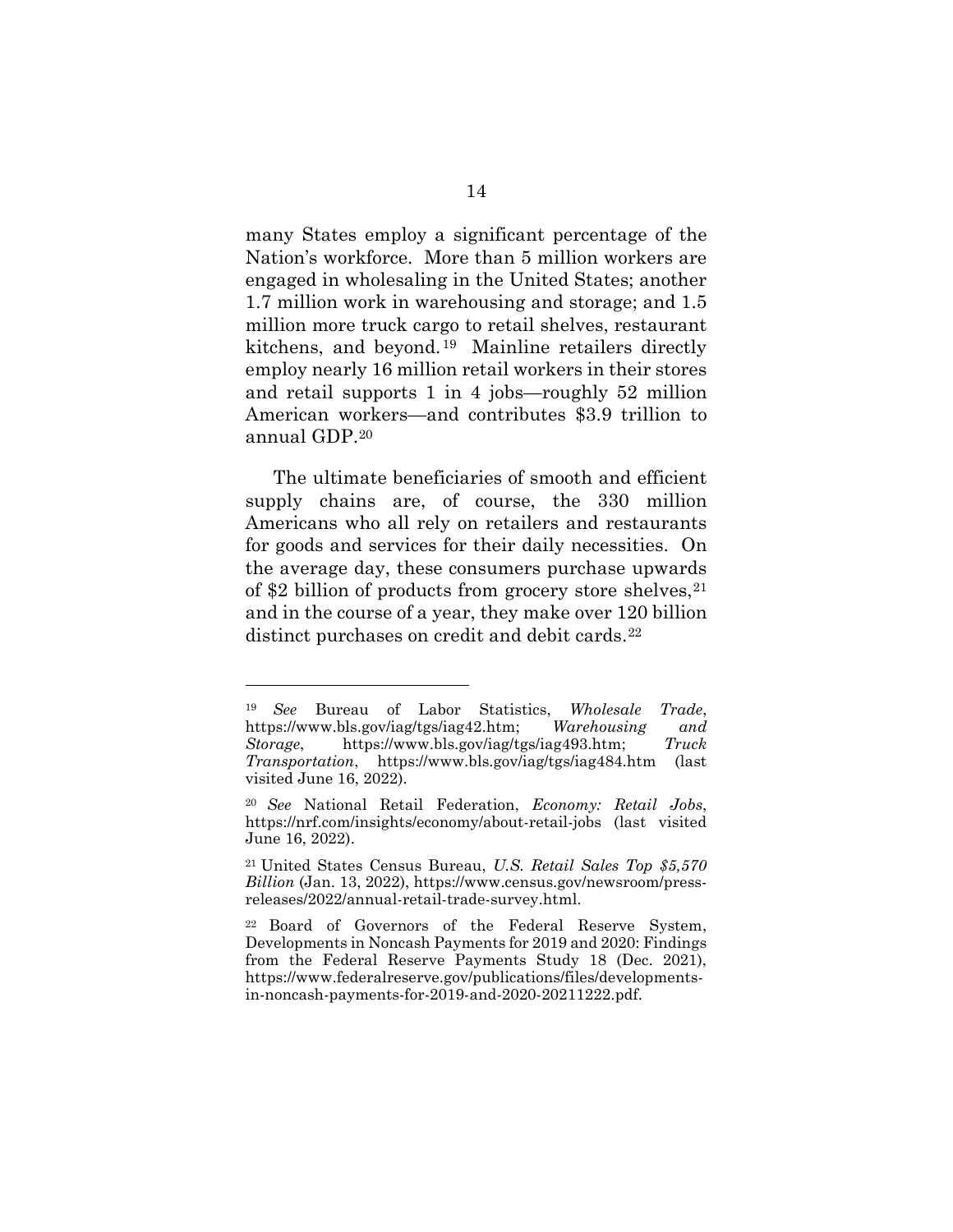### **B. The Efficacy of Supply Chains Across States Could Be Destroyed by Schemes Like Proposition 12.**

Schemes like California's Proposition 12 risk placing extraordinary burdens on interstate supply chains. The economic damage that may ensue is difficult to exaggerate if single States can project their regulatory preferences abroad by forcing in-state businesses to require out-of-state businesses throughout their supply chains to conform to the regulating State's laws.

In-state businesses would be burdened by necessary communications of their regulating State's parochial laws to all of their supply chain partners and both in-state and out-of-state businesses would be burdened by the follow-on implementation and compliance certifications. Out-of-state businesses would bear the costs of changing their operations to conform to the regulating State's scheme if the products they manufacture, process, assemble, or ship may ultimately end up in the regulating State (even if that destination is unknown at the outset). And the interstate exchange of goods in the affected supply chains would be burdened by any attempts to differentiate shipments or components based on the State of destination.

These burdens would increase exponentially based on the number of products a retailer sells, the number of businesses in the supply chains behind those products, and the number of supply chains each manufacturer engages with for the creation and distribution of its products. As explained above, it is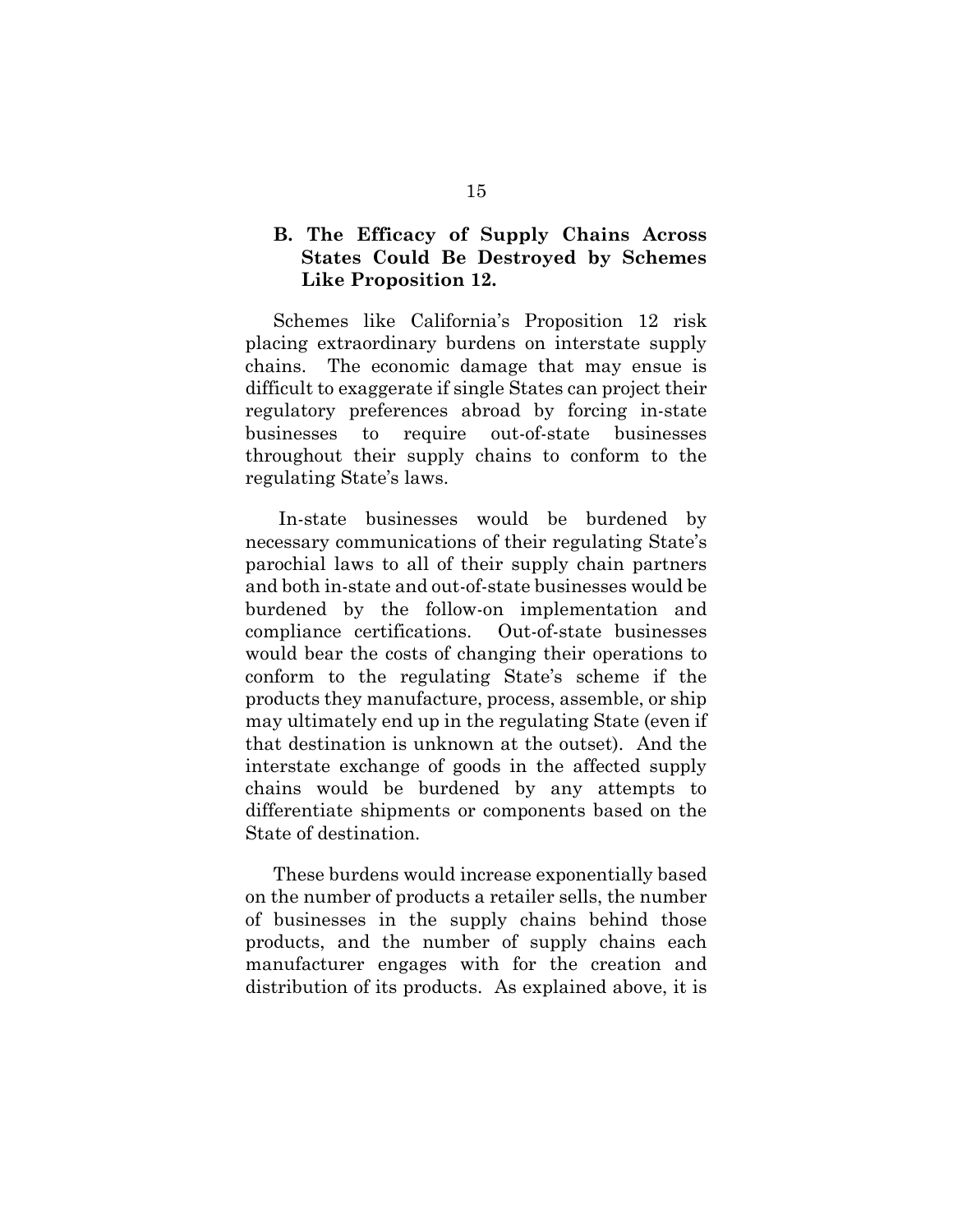not uncommon for dozens, hundreds, or even thousands of businesses to be involved in the supply chain for a product. Moreover, American retailers and restaurants may each sell thousands of individual products (such as the hundreds of thousands at Lowe's or Walmart and the more than 30,000 items at the average supermarket).

Thus, even if a few of the very largest pork sellers can meet Propoposition 12's standards for this one type of product, the precedent of allowing each State to pick off the products it would like to regulate nationally would have staggering implications for the overall supply chain. The notion that restaurants and retailers with hundreds of thousands of items could be forced into a compliance regime for a single State's provincial law imposing requirements on thousands of suppliers geographically dispersed across the fifty States is dizzying. And these burdens would further multiply by the number of States that enact their own requirements for other products or production methods.

Efforts to address these burdens through indemnification agreements or by hiring third-party monitors would necessitate a massive level of coordination and communication across innumerable actors. Moreover, indemnification or monitoring efforts would not come cheap—costs could skyrocket because of potential liability if certifications prove inaccurate and because the assuring party will *itself* find it difficult to require compliance with the regulating State's standards of *still more* businesses further upstream in a given product's supply chain.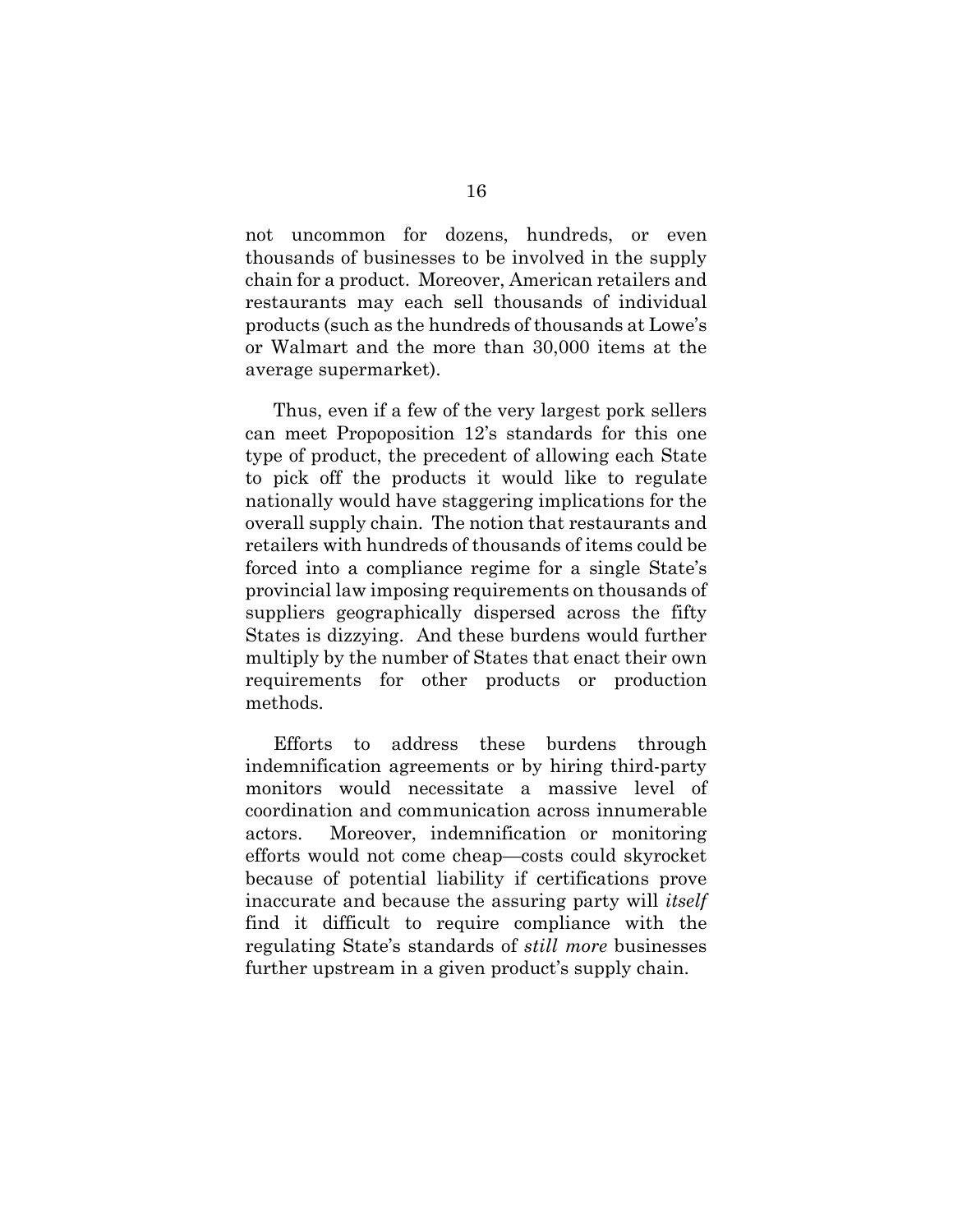Increased operating costs and reduced supply from these burdens would accrue throughout the various steps of supply chains and inevitably lead to fewer goods and higher prices for all Americans. The ensuing disruption would have an especially adverse impact on Americans with tighter household budgets and could affect their ability to pay for rent, utilities, and other necessities. For example, independent analyses reflect that a 10% reduction in supply would lead to 12% higher prices for pork products in some major cities,23 and that a 1% increase in the price of pork would produce a \$3 million dollar consumer loss for persons in the Washington, D.C. metropolitan area alone. <sup>24</sup> That attendant reduction in consumer purchasing power would be disproportionately borne by low-income households (\$50,000 or less), which consume more pork on a per capita basis than other groups.25

<sup>23</sup> Glynn T. Tonsor & Jayson L. Lusk, Kansas State University Agricultural Economics, Consumer Sensitivity to Pork Prices 39 (Mar. 5, 2021), https://www.agmanager.info/livestockmeat/meat-demand/meat-demand-research-studies/consumersensitivity-pork-prices-comparison.

<sup>24</sup> *Id.* at 41-42.

<sup>25</sup> *Id.* at 35-37.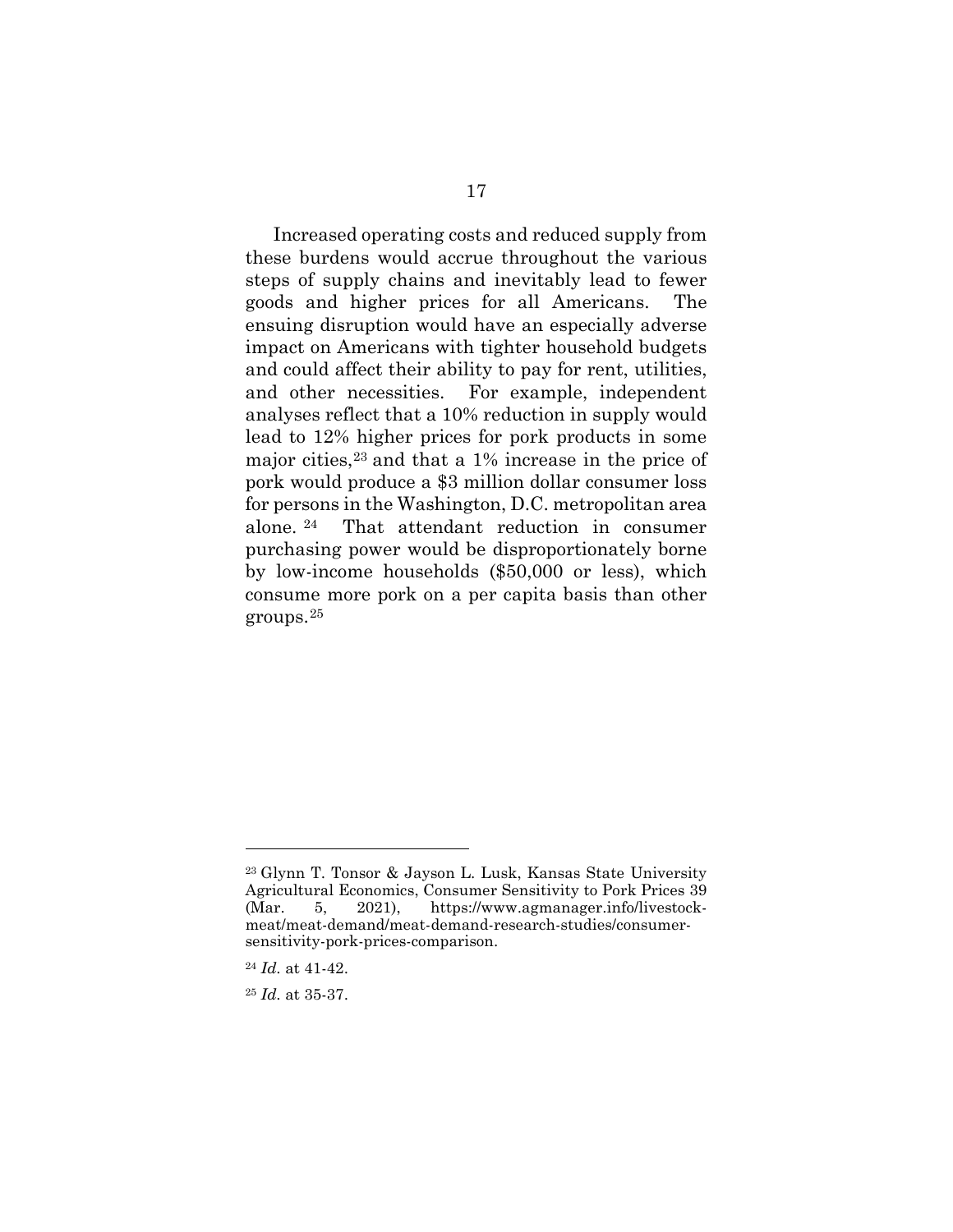- **II. The Ninth Circuit's Opinion is Contrary to Established Constitutional Doctrine and Would Damage the Nation's Supply Chains.**
	- **A. The Ninth Circuit Would Unconstitutionally Allow a Single State to Impose Massive Costs on Interstate Commerce Without a Legitimate Local Public Interest, Undermining Critical Protection of Supply Chains.**

The Ninth Circuit erred in failing to conclude that Proposition 12, as alleged, imposes a burden on interstate commerce that is "clearly excessive in relation to the putative local benefits" obtained in pursuit of "a legitimate local public interest." *Pike v. Bruce Church, Inc.*, 397 U.S. 137, 142 (1970).

1. This Court has for centuries read the "words of the Commerce Clause" to set forth "a restriction on permissible state regulation," *Hughes v. Oklahoma*, 441 U.S. 322, 325-26 (1979), in no small part because state laws unduly burdening interstate commerce are precisely what prompted "Virginia [to] initiate[] the movement which ultimately produced the Constitution," *H. P. Hood & Sons, Inc. v. Du Mond*, 336 U.S. 525, 533 (1949) (Jackson, J.).

The Framers roundly condemned the "practice of many States in restricting the commercial intercourse with other states." James Madison, Vices of the Political System of the United States, *in* 2 *Writings of James Madison* 361, 363 (Gaillard Hunt ed., 1901)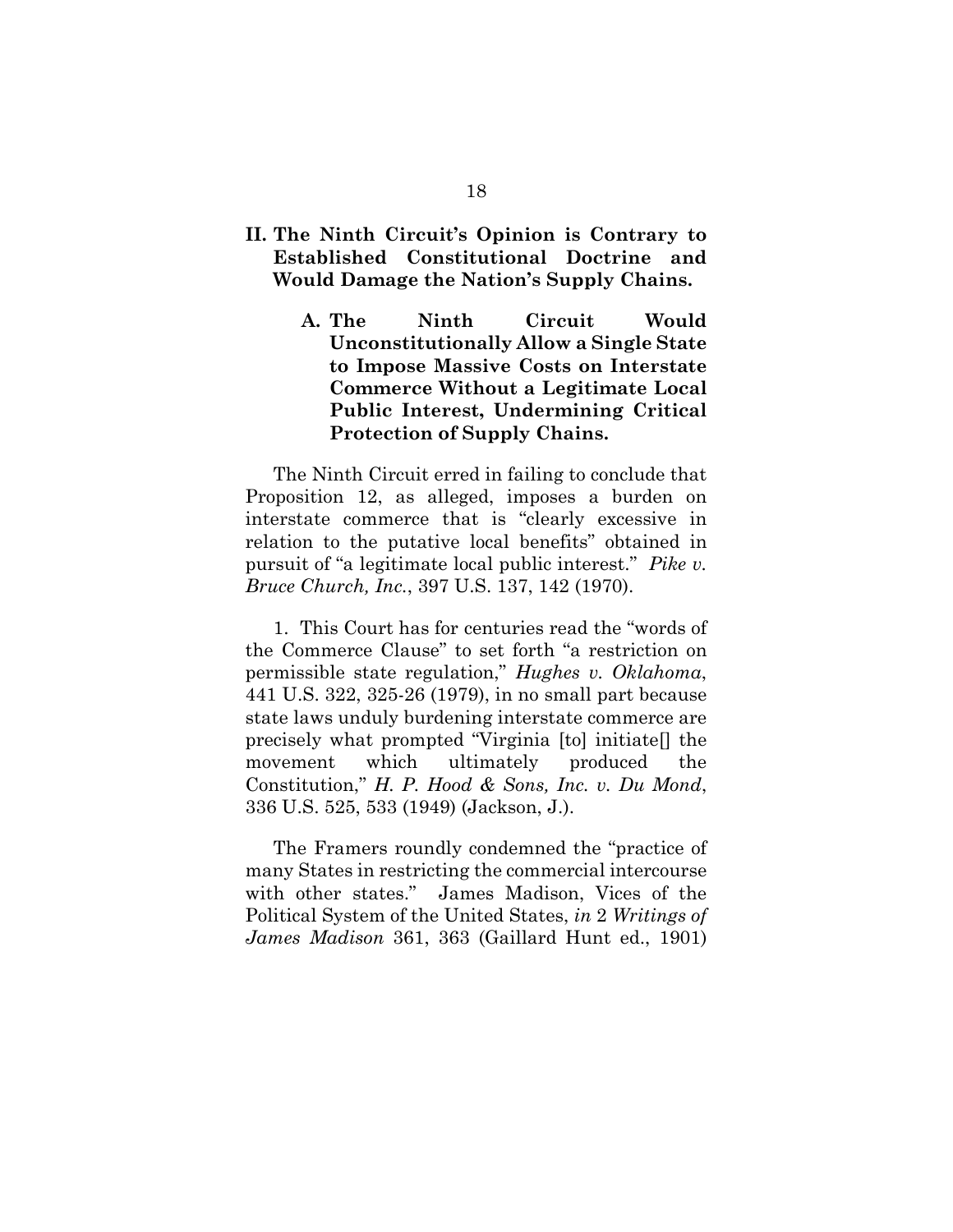("Vices"). 26 They expected the ratification of the Constitution's Commerce Clause to remedy that evil. *See generally* The Federalist No. 22 (A. Hamilton).

At the same time, recognizing that the Commerce Clause did not eliminate the "acknowledged power of a State to regulate its police, its domestic trade, and to govern its own citizens," *Gibbons v. Ogden*, 22 U.S. (9 Wheat.) 1, 208 (1824) (opinion of Marshall, J.), this Court has, appropriately, drawn a "line . . . between the municipal powers" or police powers that States as sovereigns are entitled to exercise within their territory "and the commercial powers" that Article I, § 8 grants *only* to Congress, *id.* at 238 (opinion of Johnson, J.).

"This distinction . . . is one deeply rooted in both our history and law." *H. P. Hood*, 336 U.S. at 533. It is one thing for a "State to shelter its people from menaces to their health or safety . . ., even when those dangers emanate from interstate commerce." *Ibid*. But States stray beyond the bounds of that power and into terrain delegated exclusively to Congress when they "retard, burden, or constrict the flow of [interstate] commerce" in the name of interests *other* than the health, safety, and welfare of their own citizens. *Ibid.*; *see also* Barry Friedman & Daniel T.

<sup>26</sup> *See* Brannon P. Denning, *Confederation Era Discrimination Against Interstate Commerce and the Legitimacy of the Dormant Commerce Clause Doctrine*, 94 Ky. L.J. 37, 46–48, 59–66 (2005) (cataloging state regulations that burdened interstate commerce prior to ratification); Robert H. Bork & Daniel E. Troy, *Locating the Boundaries: The Scope of Congress's Power to Regulate Commerce*, 25 Harv. J.L. & Pub. Pol'y 849, 855–59 (2002) (similar).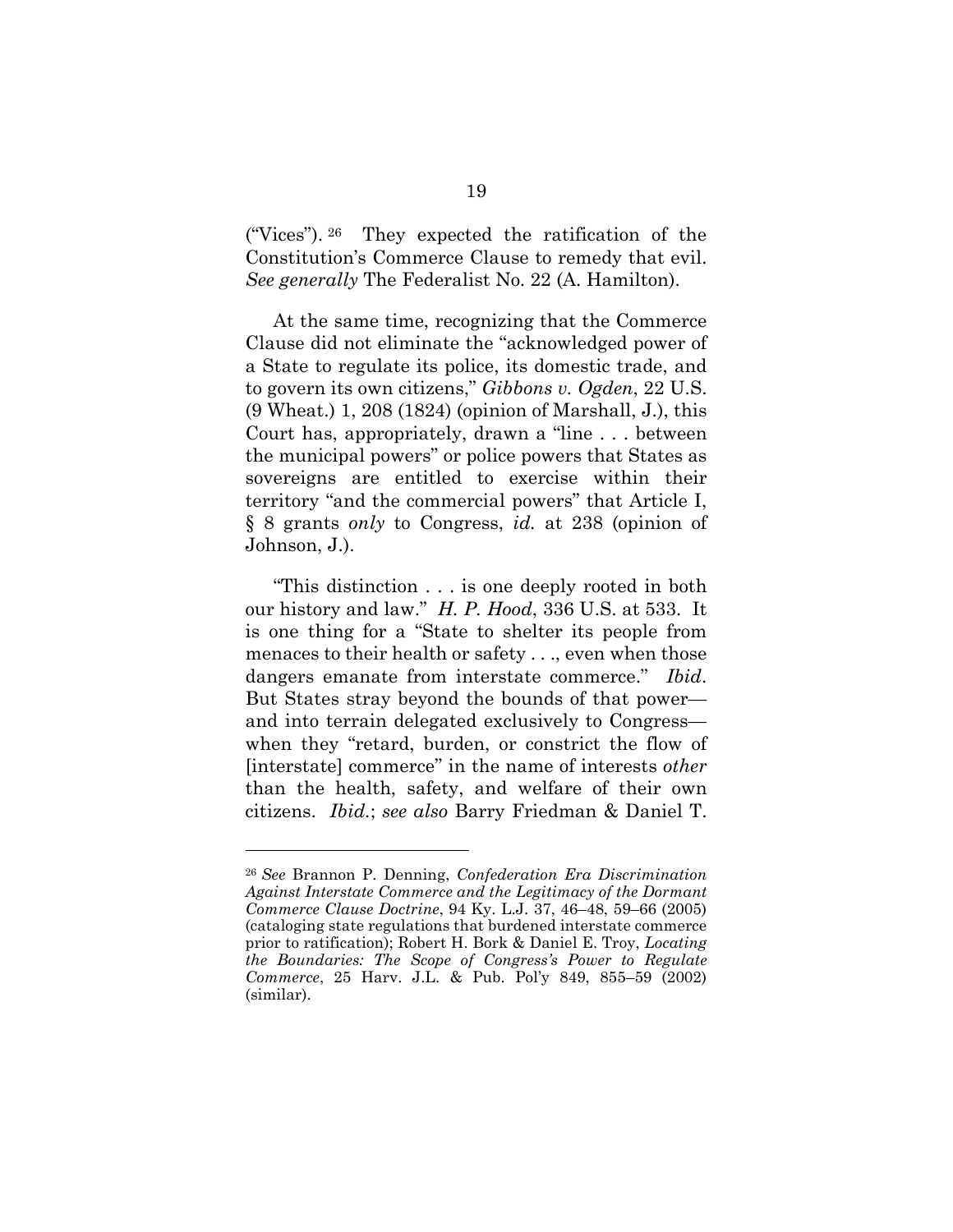Deacon, *A Course Unbroken: The Constitutional Legitimacy of the Dormant Commerce Clause*, 97 Va. L. Rev. 1877, 1917-38 (2011) (identifying how this Court's Commerce Clause jurisprudence has historically recognized that "the states retained their police powers" but simultaneously prevented States from assuming Congress's power to regulate interstate commerce).

2. In *Pike v. Bruce Church*, this Court synthesized its longstanding commerce-clause cases and explained that a state law violates the Commerce Clause if it imposes a burden on interstate commerce that is "clearly excessive in relation to the putative local benefits" obtained in pursuit of a "legitimate *local* public interest." 397 U.S. at 142 (emphasis added). And, because regulation of interstate commerce to further *national* interests is Congress's concern, *see* U.S. Const. art. I § 8, cl. 3, a State's legitimate local interest must focus on state residents. *See*, *e.g.*, *Edgar v. MITE Corp.*, 457 U.S. 624, 644 (1982) (plurality opinion) ("[T]he State has no legitimate interest in protecting nonresident[s]"); *BMW*, 517 U.S. at 568-71 (explaining that "a State's legitimate interests" would not include attempting to "enact . . . a policy for the entire Nation").

*Pike*'s test thus achieves a basic objective of the Commerce Clause and the Constitution writ large by maintaining the authority of a State to exercise power over commerce in its territory while also preventing a State from unduly burdening the "national market for goods and services." *Tenn. Wine & Spirits Retailers Ass'n v. Thomas*, 139 S. Ct. 2449, 2459 (2019).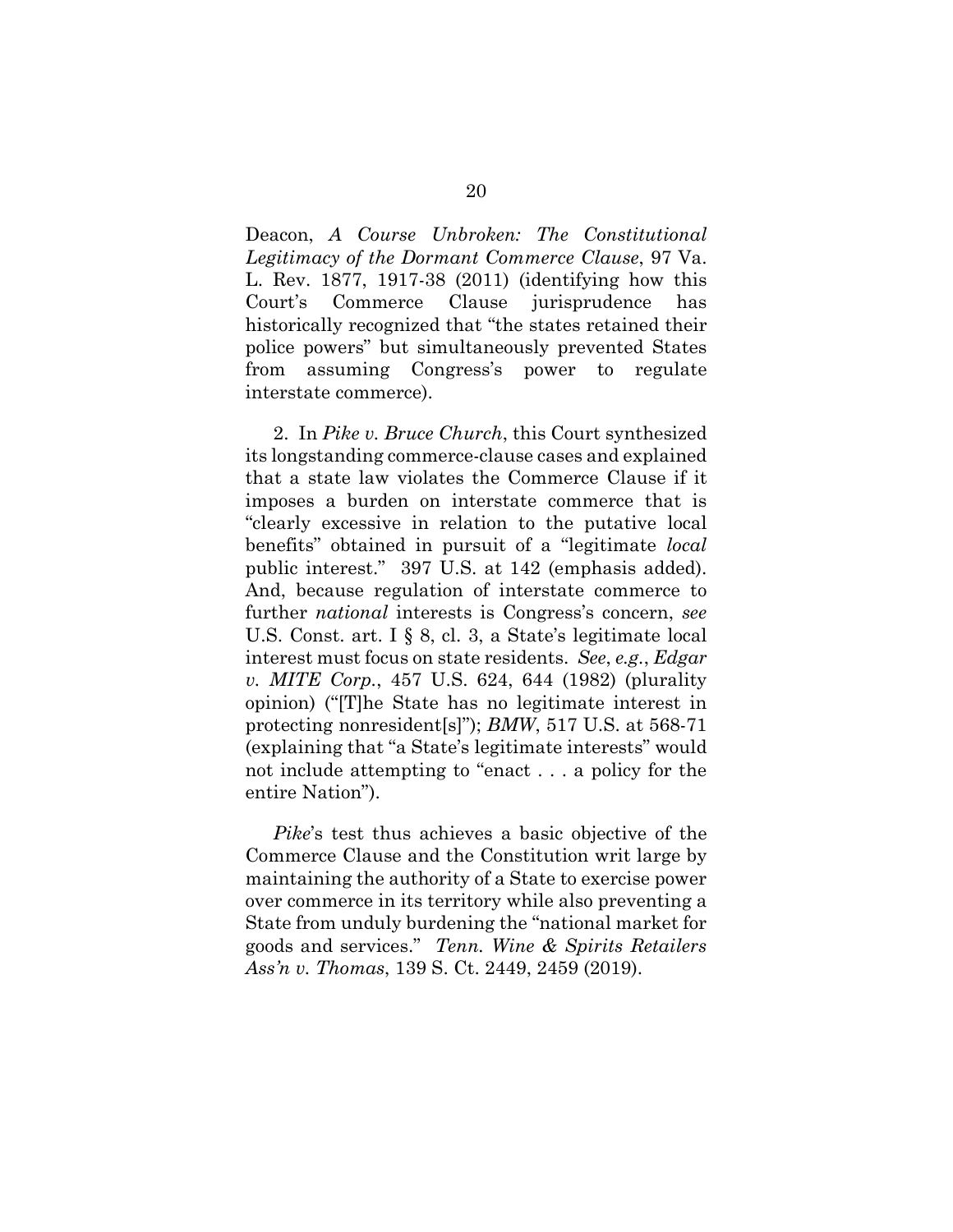3. Far from a permissible, limited exercise of state power, California's Proposition 12 represents an "injurious impediment[] to the intercourse between different" States of precisely the sort that the Framers crafted the Commerce Clause to address. The Federalist No. 22 (A. Hamilton); *see also Granholm v. Heald*, 544 U.S. 460, 472 (2005).

Petitioners plausibly alleged that California's Proposition 12 advances *no* legitimate local public interest, which should have defeated dismissal of their complaint. The asserted objective of Proposition 12 is "to prevent animal cruelty by phasing out" what California has determined to be "extreme methods of farm animal confinement." Pet. App. 37a, § 2 (Proposition 12). But a separate provision, unchallenged here, prohibits such confinement (as California defines it) by pig farmers located *in* California. *See* Cal. Health & Saf. Code § 25590(a). And to the extent Proposition 12 seeks to shape the behavior of out-of-state farmers, California lacks a "legitimate interest" in doing so. *BMW*, 517 U.S. at 568-71; *Edgar*, 457 U.S. at 644.

Petitioners also plausibly alleged that Proposition 12 would burden interstate commerce in a manner "clearly excessive" to its (nonexistent) local benefit. *Pike*, 397 U.S. at 142. As the Ninth Circuit acknowledged, Plaintiff "plausibly alleged that Proposition 12 will have dramatic upstream effects and require pervasive changes to the pork production industry nationwide." Pet. App. 20a. The alleged resulting cost increases, which would ultimately be borne by all American consumers (not just Californians), include "an estimated \$293,894,455 to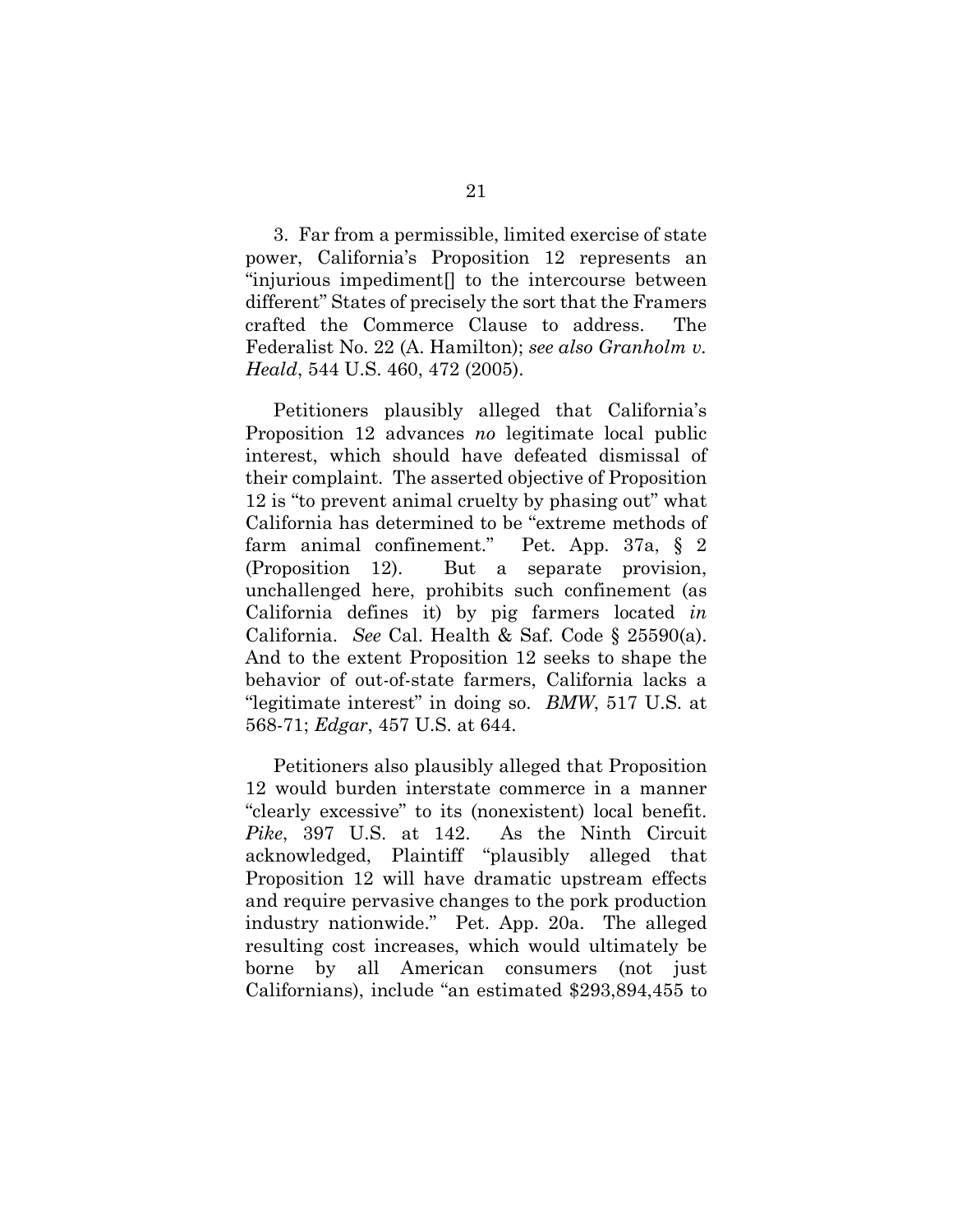\$347,733,205" in capital expenditures by pork producers. Pet. App. 214a, ¶ 342.

The Ninth Circuit incorrectly concluded that there was *no* cognizable burden on interstate commerce. Pet. App. 19-20a. Characterizing the entirety of the alleged burden as "compliance costs," the panel below held that—as a matter of law—"laws that increase compliance costs . . . do not constitute a significant burden on interstate commerce." Pet. App. 17a.

Both in demanding "a significant burden" on interstate commerce, and again in casting aside bona fide so-called "compliance costs," the Ninth Circuit erected artificial barriers totally outside this Court's *Pike* jurisprudence.

Not only does this Court employ no threshold "significant burden" test, *see*, *e.g.*, *Minnesota v. Clover Leaf Creamery Co.*, 449 U.S. 456, 472 (1981) (applying *Pike* and assessing State's local interests notwithstanding that "[t]he burden imposed on interstate commerce . . . is relatively minor"), this Court regularly considers increased compliance costs in the *Pike* context. In *Clover Leaf Creamery*, this Court assessed whether "the inconvenience of having to conform to different packaging requirements" outweighed a local interest in prohibiting milk retailers from selling their products in nonreturnable plastics. *Ibid*. Equally, in *Pike* itself, the relevant burden on interstate commerce was reducible to compliance costs: a one-time \$200,000 capital expenditure to construct a compliant cantaloupe packing facility. *Pike*, 397 U.S. at 140. Rather than lump such hardships into an inexplicably non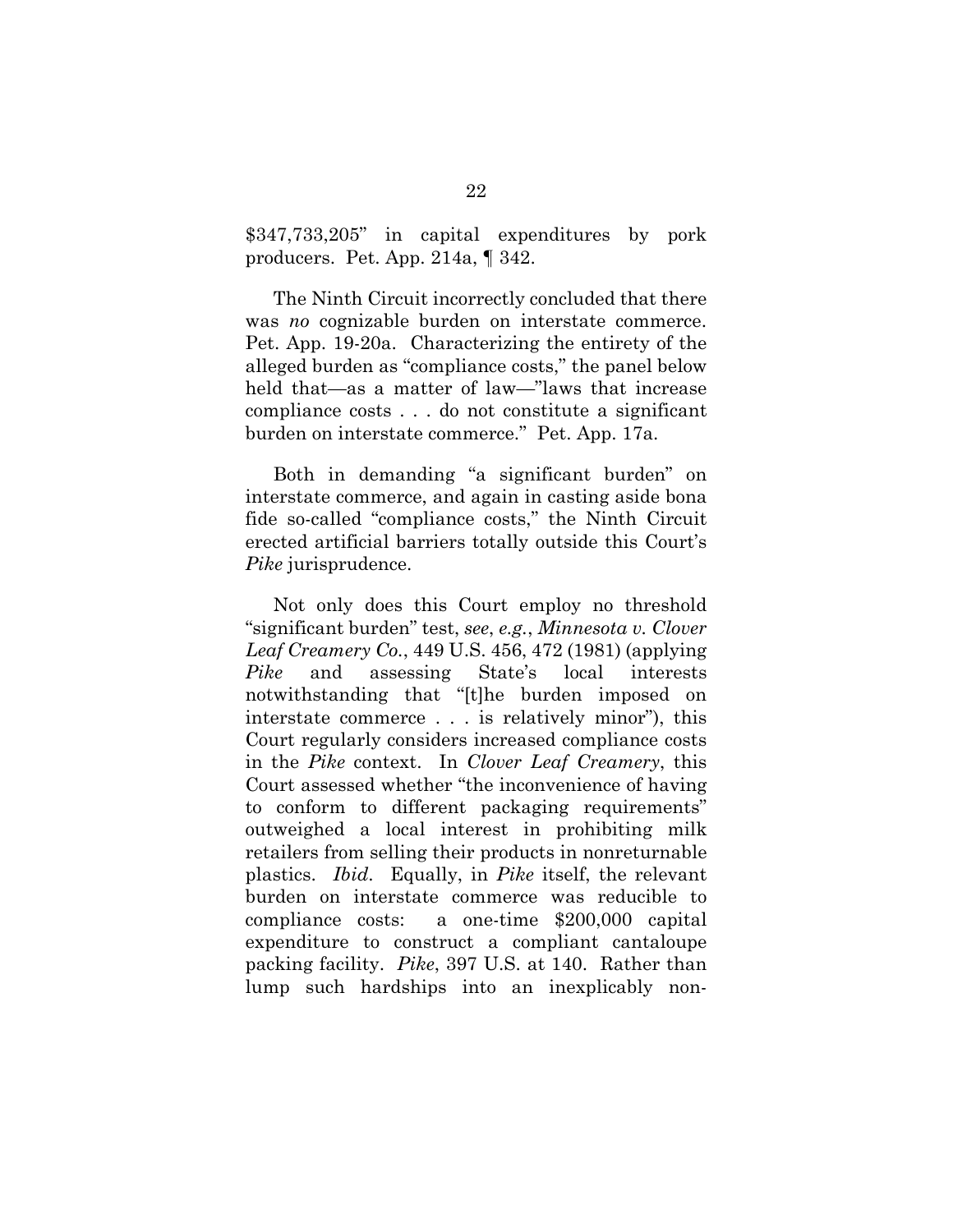cognizable "compliance costs" category, as the Ninth Circuit's doctrine would, this Court has done what *Pike*'s constitutional protection demands: analyze the burden on interstate commerce (including the costs to businesses engaged in such commerce of coming into compliance with the regulating State's demands) in view of the asserted local interest.

The Ninth Circuit also erred in declining to determine whether a "legitimate local public interest" is furthered by Proposition 12. *See* Pet. App. 18-19a. Its failure to even *attempt* to identify a legitimate local interest furthered by Proposition 12 is again inconsistent with this Court's jurisprudence. This Court has often struck down regulations that burdened interstate commerce after determining the local interests involved were insubstantial. In *Pike*, this Court characterized the local interests as "tenuous" before determining that a \$200,000 impact on one producer was an unconstitutional burden on interstate commerce. 397 U.S. at 145. Similarly, when a Mississippi law governing milk imports was defended on the ground that it advanced a local health interest that this Court found to "border[] on the frivolous," this Court did not hesitate to strike down the statute. *Great Atl. & Pac. Tea Co., Inc. v. Cottrell*, 424 U.S. 366, 375-76 (1976).

The Ninth Circuit's failure to assess whether Proposition 12 advances a legitimate local public interest also meant that court could not determine, as *Pike* requires, whether the State's legitimate interests (if any) "could be promoted as well with a lesser impact on interstate activities." *Pike*, 397 U.S. at 142. For example, if a State is concerned about the "risk of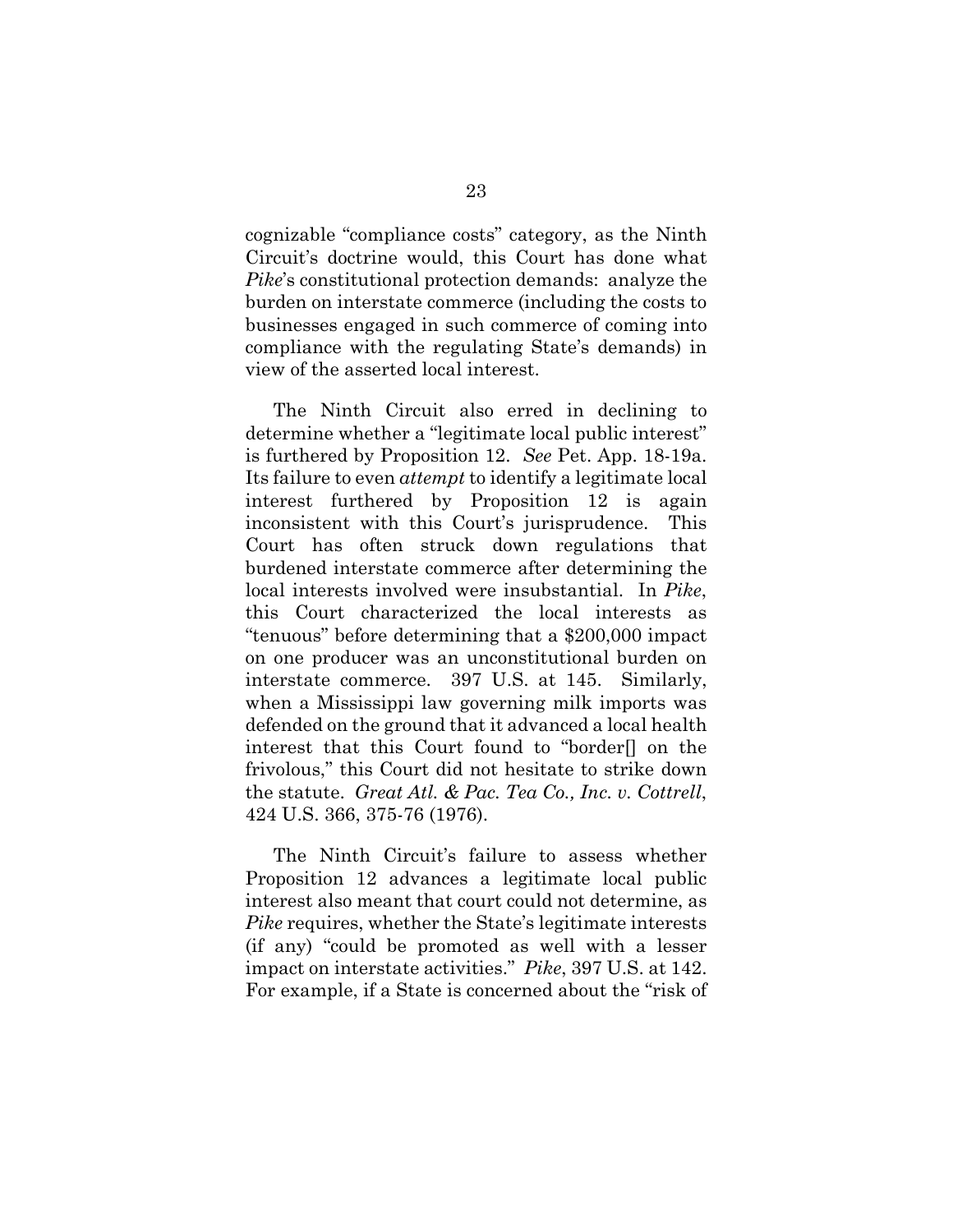food-borne illness" from particular foodstuffs, Pet. App. 37a  $\S 2$  (Proposition 12),<sup>27</sup> testing and inspection of goods entering the State may be able to address that concern—and in a manner that is far less burdensome than forcing in-state businesses to require their out-of-state supply chain partners to conform to California regulatory dictates that are far attenuated from bona fide food safety measures (such as proper food handling).

4. The Ninth Circuit's disregard for *Pike* risks upending the efficacy of supply chains and is of great concern to businesses from corner grocers to hardware stores and from food pantries to white tablecloth restaurants. If left undisturbed, courts would be excused from reviewing even State laws that advance *no* legitimate local public interests while forcing instate businesses to require their out-of-state business partners to comply with the regulating State's law. If States may enact such laws free of judicial scrutiny, it could no longer be said that "[o]ur system, fostered by the Commerce Clause, is that every farmer and every craftsman shall be encouraged to produce by the certainty that he will have free access to every market in the Nation, . . . and no foreign state will by customs duties *or regulations* exclude them." *H.P. Hood*, 336 U.S. at 539 (emphasis added).

<sup>27</sup> The parties dispute whether California waived any argument to the effect that reducing the "risk of food-borne illness" is a legitimate local public interest that Proposition 12 advances.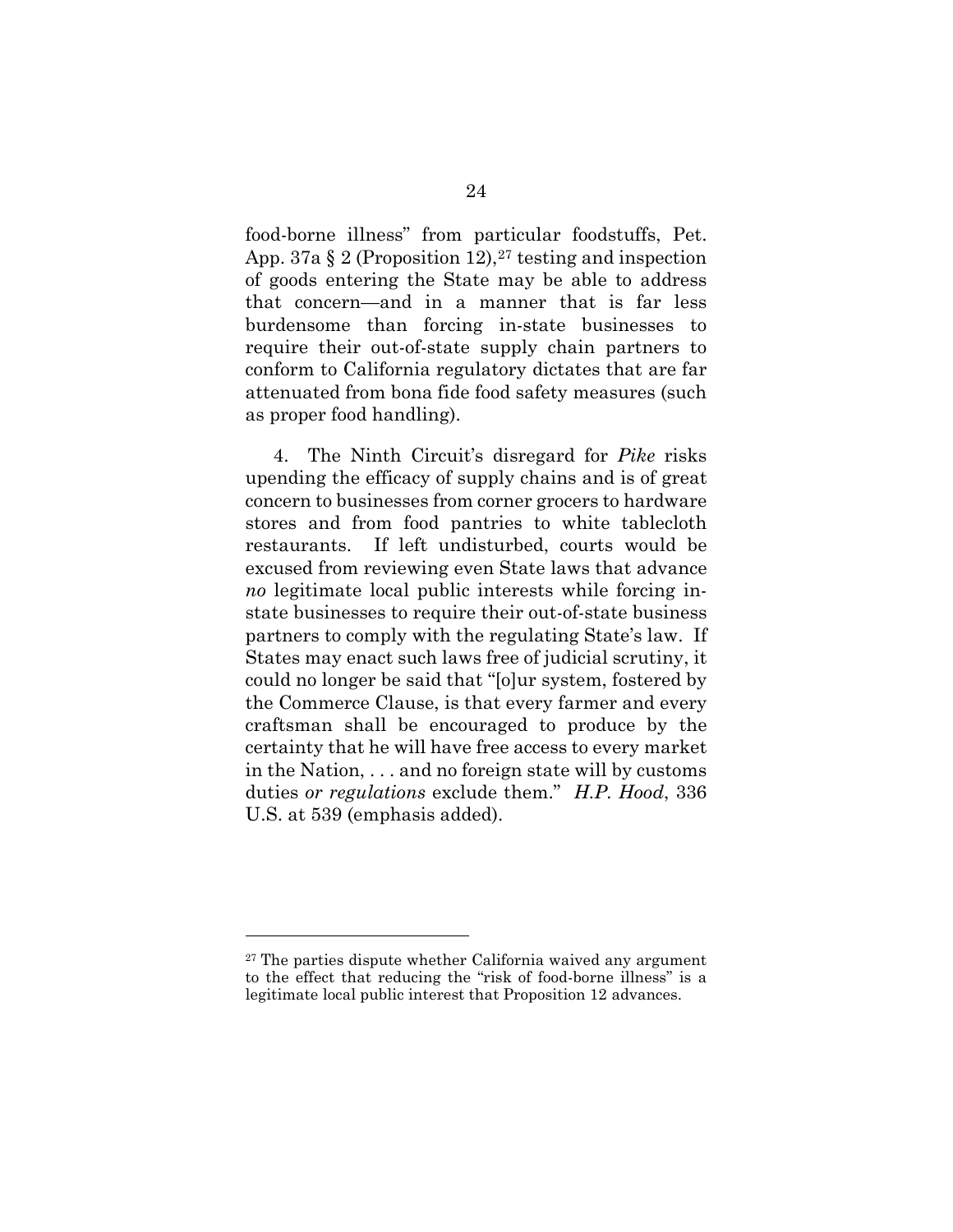## **B. The Ninth Circuit's Approach Unconstitutionally Allows a Single State to Regulate Commerce that Occurs Wholly Within Other States, Interfering with State Sovereignty and Undermining Interstate Supply Chains.**

The Ninth Circuit also erred in failing to conclude that Proposition 12 unconstitutionally regulates commerce occurring wholly outside the boundaries of California.

1. This Court has long made clear that "[n]o State can legislate except with reference to its own jurisdiction." *Bonaparte v. Tax Court*, 104 U.S. 592, 594 (1881). The Constitution's "territorial limitations on the power of the respective States" are necessary precisely because "[t]he sovereignty of each State implies a limitation on the sovereignty of all its sister States." *Bristol-Myers Squibb Co. v. Superior Court of Cal.*, 137 S.Ct. 1773, 1780 (2017) (quotations omitted). The solicitude for each State's sovereignty thus makes it impermissible for a "single State . . . [to] impose its own policy choice on neighboring States." *BMW*, 517 U.S. at 571.

The Constitution's protection of State sovereignty from the intrusive regulations of other States is a structural one—*i.e.*, it is part of the "implicit ordering of relationships within the federal system necessary to make the Constitution a workable governing charter." *Franchise Tax Bd. of Cal. v. Hyatt*, 139 S. Ct. 1485, 1492 (2019) (quoting *Nevada v. Hall*, 440 U.S. 410, 433 (1979) (Rehnquist, J., dissenting)). As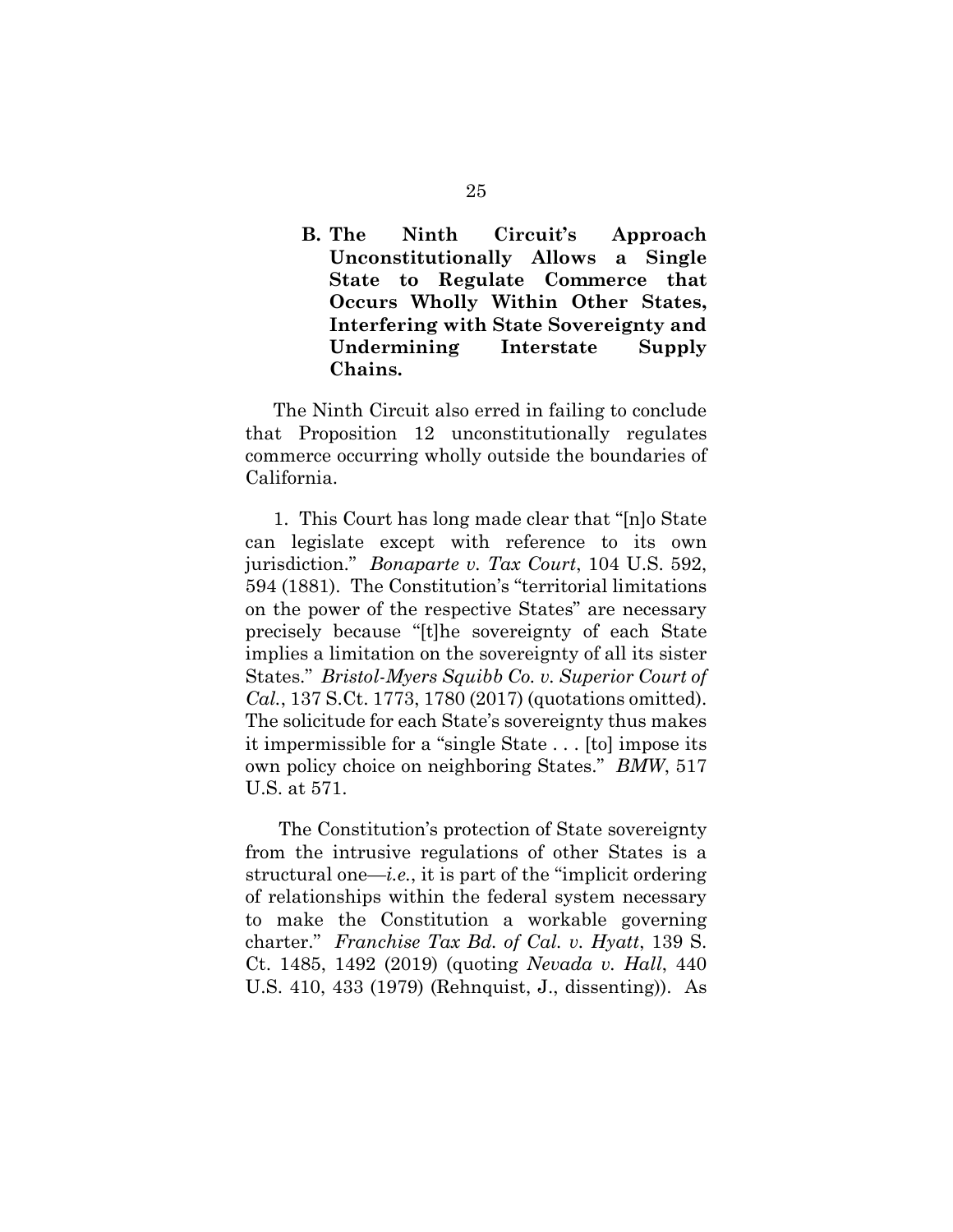this Court has explained, "it would be impossible to permit the statutes of [a single State] to operate beyond the jurisdiction of that State . . . without throwing down the constitutional barriers by which all the States are restricted within the orbits of their lawful authority and upon the preservation of which the Government under the Constitution depends." *New York Life Ins. Co. v. Head*, 234 U.S. 149, 161 (1914); *see also* The Federalist No. 22 (A. Hamilton) (describing Framers' concern that "interfering and unneighborly regulations" of States could become "serious sources of animosity and discord" between States).

In line with this constitutional framework, this Court has explained that a state statute that in "practical effect" "directly controls commerce occurring wholly outside the boundaries of a State exceeds the inherent limits of the enacting State's authority and is invalid." *Healy v. Beer Inst*., 491 U.S. 324, 336 (1989). The prohibition against States controlling commerce wholly in other States is necessary to safeguard "the autonomy of the individual States within their respective spheres." *Ibid.*; *see also*, *e.g.*, *BMW*, 517 U.S. at 571 ("[O]ne State's power to impose burdens on the interstate market for automobiles is not only subordinate to the federal power over interstate commerce, but is also constrained by the need to respect the interests of other States" (citation omitted)).

2. The Constitution's protection of State sovereignty is of critical importance to American retailers of all kinds and the consumers that they serve across the Nation. Already, "[i]ndividual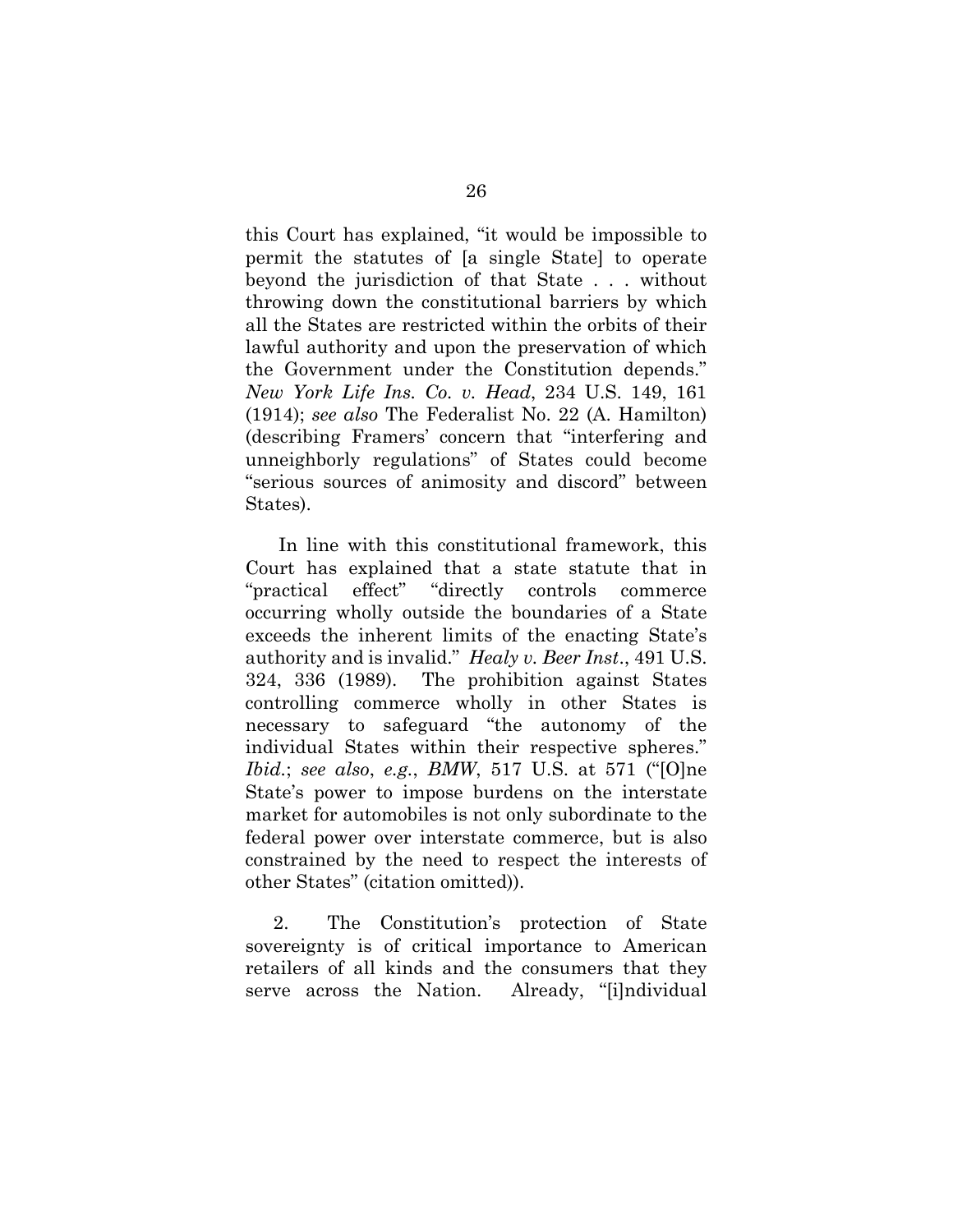businesses necessarily are subject to the dual sovereignty of the government of the Nation and of the State in which they reside." *FERC v. Mississippi*, 456 U.S. 742, 767 (1982) (alterations omitted) (quoting *Nat'l League of Cities v. Usery*, 426 U.S. 833, 845 (1976)). But if forty-nine *other* States could *also*  "control[] commerce occurring wholly outside the[ir] boundaries," *Healy*, 491 U.S. at 336, American business might well grind to a halt.

*Legato Vapors, LLC v. Cook*, 847 F.3d 825 (7th Cir. 2017), illustrates the regulatory cacophony that could ensue. There, the court confronted an Indiana law dictating for manufacturers that sold certain products (vapor pens and liquids used in e-cigarettes) in Indiana "the design and operation of *out-of-state* production facilities, including requirements for sinks, cleaning products, and even the details of contracts with outside security firms and the qualifications of those firms' personnel." *Id.* at 827. The Seventh Circuit recognized that forcing out-ofstate manufacturers to abide by the laws of their own resident State *as well as* the laws of other States (like Indiana) posed a "clear risk of multiple and inconsistent regulations." *Id.* at 837; *see also id.* at 835 ("Of the many requirements [in Indiana's law], there are countless possible variations. That one [S]tate might demand double-basin steel sinks and another demand single-basin porcelain sinks [be used in cleaning the manufacturers' facilities] is just one example"). The Seventh Circuit thus invalidated Indiana's law based on this Court's repeated admonitions that "a state may not impose its laws on commerce in and between other states." *Id.* at 831.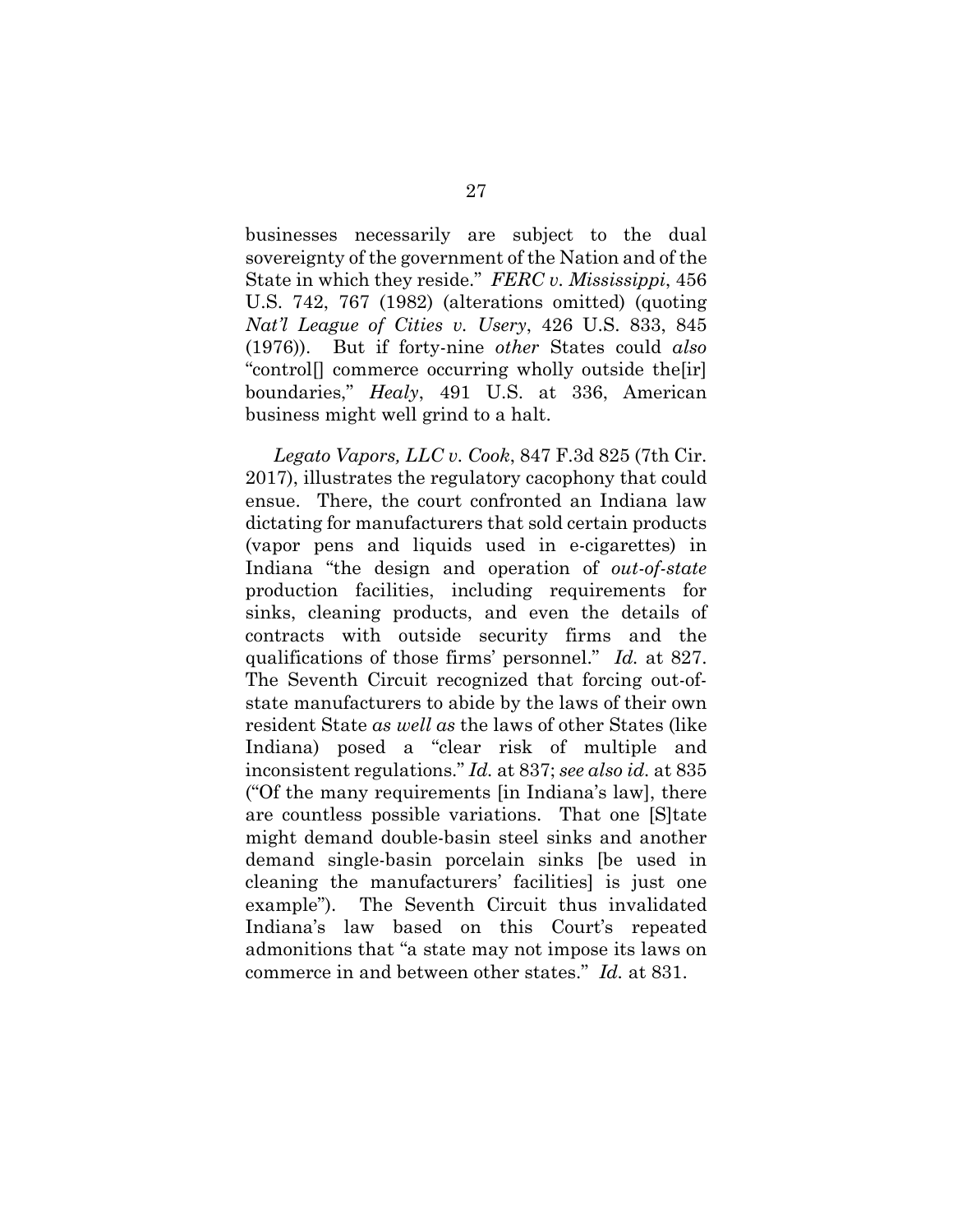3. Much like the Indiana law invalidated in *Legato Vapors*, Proposition 12 imposes California's regulatory standards on out-of-state businesses and threatens "to create just the kind of competing and interlocking local economic regulation that the Commerce Clause was meant to preclude." *Healy*, 491 U.S. at 337.

California consumes 13% of U.S.-produced pork, Pet. App. 9a; while 99.87% of pork consumed in California comes from farms outside of California, Pet. App. 80a, 150a-151a. At present, hardly any commercially-bred sows in the United States are housed in accordance with California's Proposition 12. Pet. App. 151a, 185a-186a, 204a. But if a California business sells pork that was raised by a farmer in a different State in a manner that does not accord with California's Proposition 12, the California business commits *a crime* punishable by a \$1,000 fine or a 180 day prison sentence (and is also subject to a civil action for damages). Cal. Health & Saf. Code  $§$  25993(b).

Proposition 12 provides that California businesses can shift the burden of compliance onto interstate suppliers by allowing "written certification [of compliance] by the supplier" to serve as a defense to a violation. *Id*. § 25993.1. California's proposed implementing regulations would require all distributors that ship pork to California, whether instate or out-of-state businesses, to maintain records that document "the identification, source, supplier, transfer of ownership, transportation, storage, segregation, handling, packaging, distribution, and sale" of covered pork. Cal. Dep't of Food and Agric.,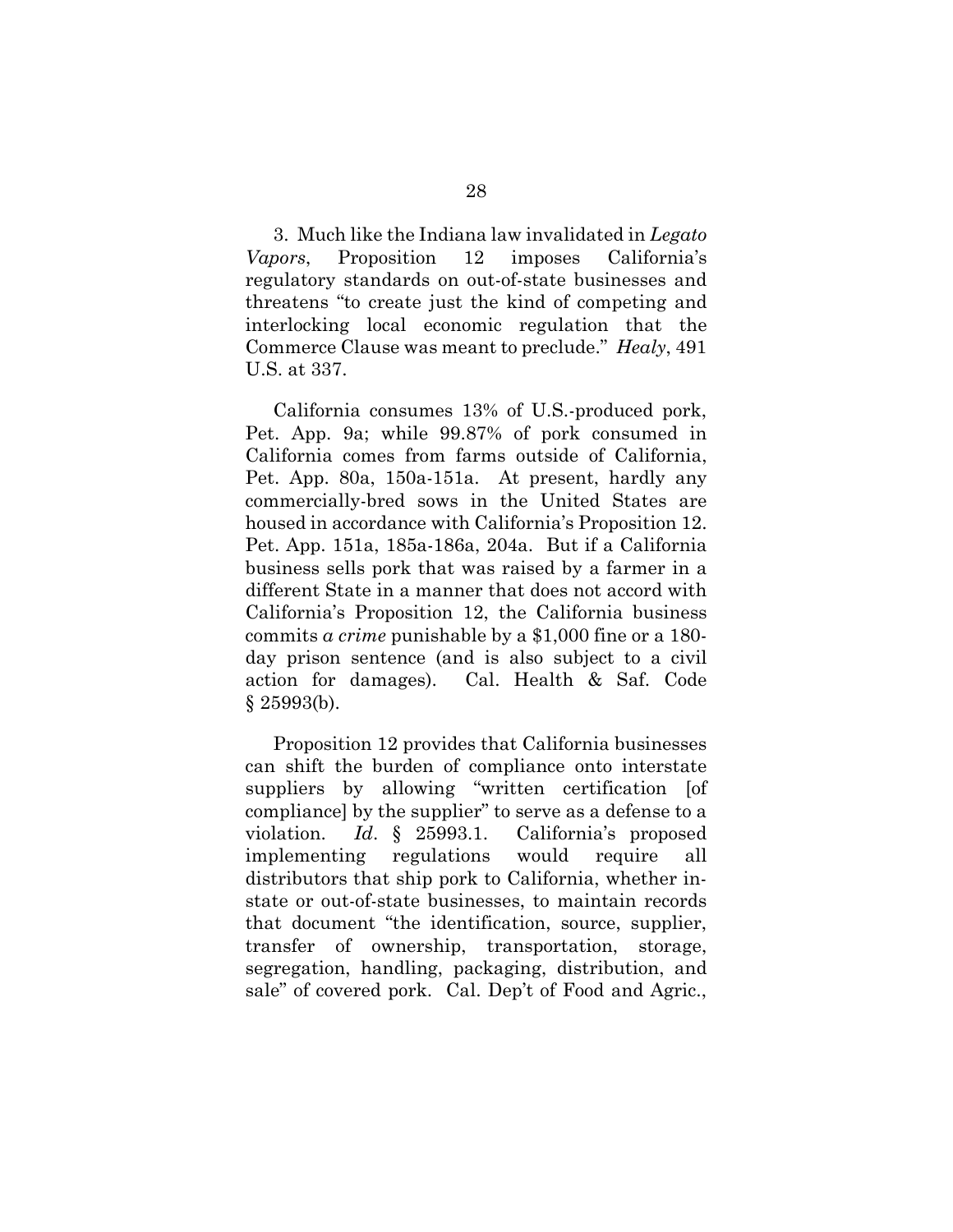Proposed Regulations, Animal Confinement, Proposed Second Modified Text, §§ 1322(b), 1322.5(b) (proposed June 9, 2022) (to be codified at 3 Cal. Code Regs. § 1320 *et seq.*). Out-of-state businesses must also allow California inspectors into their facilities. *Id.* § 1322.3. Similarly detailed requirements apply up and down the supply chain regardless of whether a business is in-state or out-of-state. *See id.*  § 1322.8(b) (end users), § 1326.2 (producers). While Proposition 12 envisions retailers shifting this massive burden onto out-of-state businesses in the supply chain, that is cold comfort even for sophisticated retailers who understand the impact this will have especially on their smallest suppliers and, ultimately, on the customers whom all retailers serve.

The Ninth Circuit acknowledged that petitioners plausibly alleged that under Proposition 12, "all or most" of the non-California farmers that produce 99.87% of the pork consumed in California "will be forced to comply with California's requirements" "given the interconnected nature of the nationwide pork industry." Pet. App. 9a. It also acknowledged that the costs imposed by California's law "would mostly fall on non-California transactions, because 87% of the pork produced in the country is consumed outside California." Pet. App. 9a.

Proposition 12 would thus require farmers in many different States to raise their sows according to California's animal-confinement standards so that their pork products would be eligible for sale in California down the supply chain. A State like Iowa,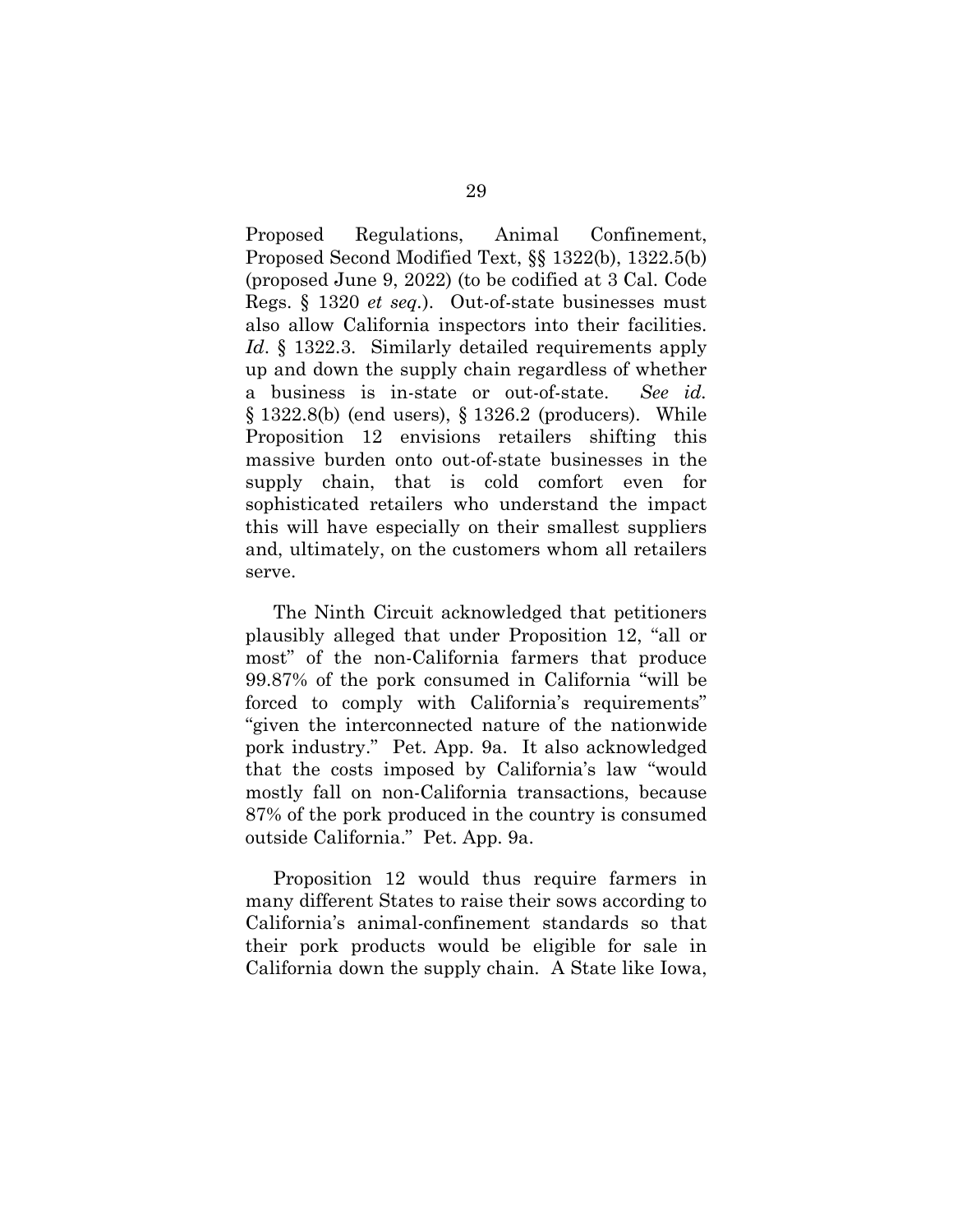where farmers raise one-third of the Nation's pigs,  $28$ will suddenly discover that farms in Alvord, Independence, and Washington, Iowa are controlled by California, a State that contains almost no pig farms and in which Iowa pig farmers have no political say-so. In consequence, unless Iowa regulates its own farms even *more* onerously than California, Iowa and its voters are effectively powerless to determine the level of regulation appropriate for farms on Iowa's soil—and California can thereby "curtail or prohibit [other] States' prerogatives to make legislative choices respecting subjects the States may consider important." *FERC*, 456 U.S. at 767.

4. Allowing regulations that interfere with the sovereignty of other States would also "tend[] to beget retaliating regulations," Madison, *Vices*, *supra* at 363, and "give[] occasions of dissatisfaction between the States," The Federalist No. 22 (A. Hamilton).

California's newfound ability to regulate pig farms and farmers in other States could prompt other States to impose arduous standards on agricultural industries concentrated in California. The potential for mischief would hardly be limited to disagreements between States over the best farming practices. Labor laws might become another battleground, as some States demand that all goods sold within their borders be manufactured by workers paid at a preferred minimum wage, while other States insist that all

<sup>28</sup> *See* Iowa Pork Producers Ass'n, *Iowa Pork Facts*, https://www.iowapork.org/news-from-the-iowa-pork-producersassociation/iowa-pork-facts/ (last visited June 16, 2022).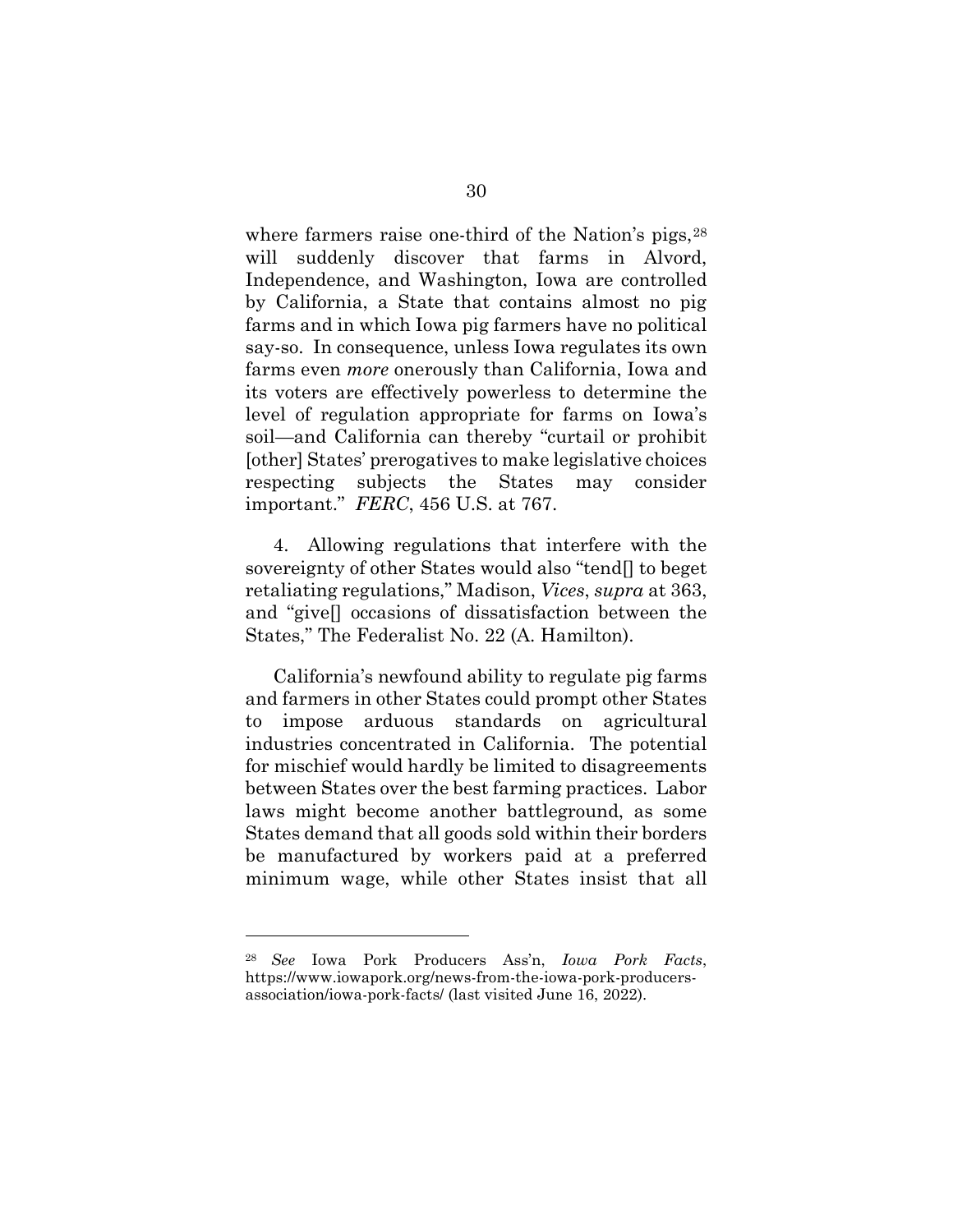goods sold in their territory be produced by workers with right-to-work protections.

If each State began enacting its own versions of Proposition 12 to project their provincial standards into other States, the regulatory thicket facing supply chain businesses—including farmers, wholesalers, distributors, general merchandisers, restaurants, retailers, and grocers—would be practically unnavigable. *See Healy*, 491 U.S. at 336 (noting that a court should consider "what effect would arise if not one, but many or every, State adopted similar legislation"). At worst, retailers and restaurants (or businesses further up supply chains) transacting within a single State could find those transactions simultaneously controlled by fifty States' competing and potentially conflicting regulatory regimes. "best," a race to the regulatory top would take place, and the single State with the most onerous regulatory preferences would promulgate the de facto law of all fifty States. The threat is not just theoretical. Massachusetts in 2016 passed a law similar to California's in operation, but containing Massachusetts' own preferred sow-housing standard, which is scheduled to take effect in August 2022. *See* 2016 Mass. Acts Ch. 333 §§ 3-6 (requiring Massachusetts businesses, on pain of a civil fine, to ensure that *any* farmers supplying them with pork products house sows in accord with Massachusetts' sow-housing standards).

The millions of workers involved in the Nation's retail and restaurant supply chains would be caught in the middle. And their industries would be subject to an impossible choice: attempt to segregate products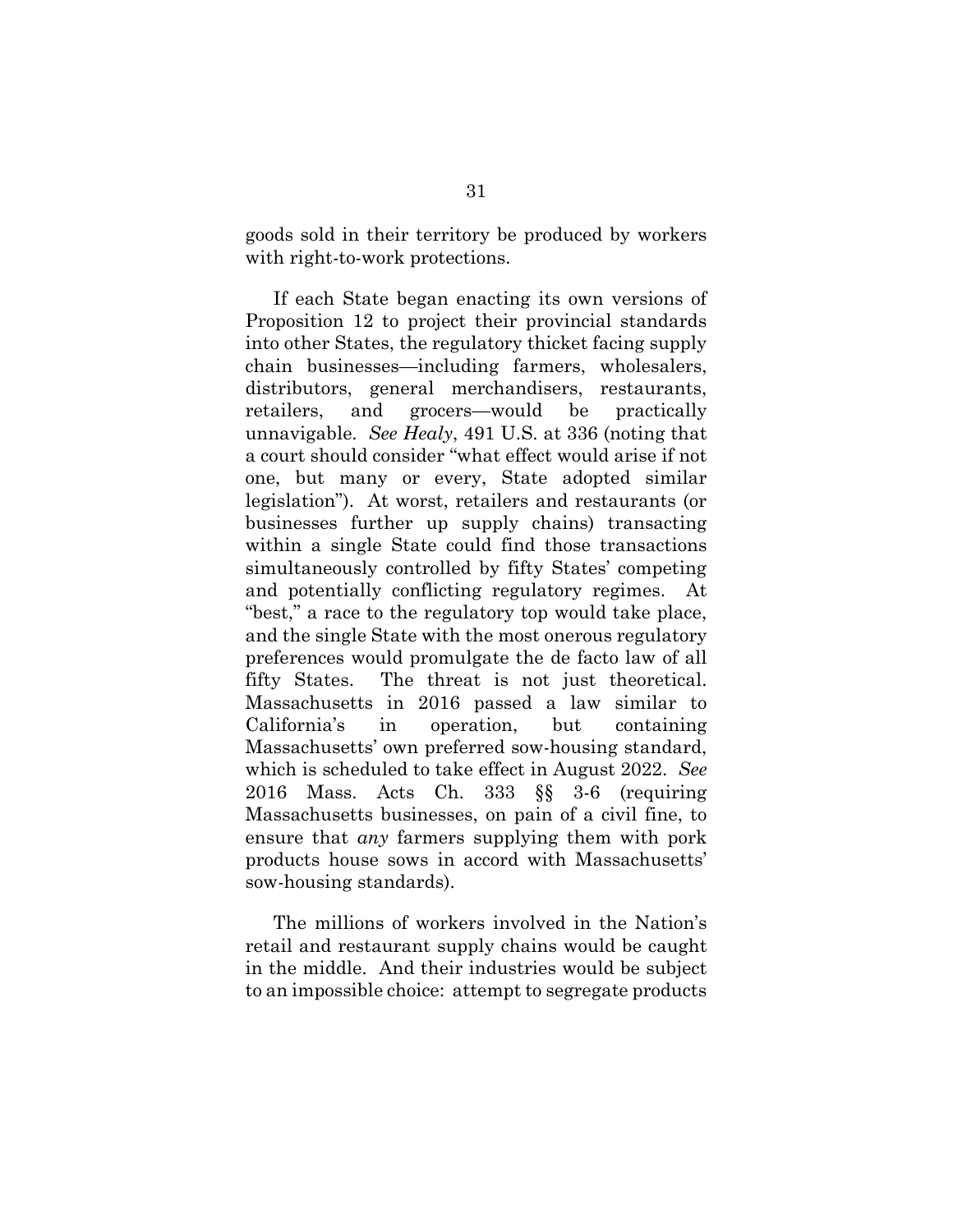to meet the regulatory requirements of up to fifty subnational markets (which would require sacrificing scale-based efficiencies), or work to ensure that all business operations comport with the regulatory dictates that might be imposed by any single State. Either choice threatens to produce the very "economic Balkanization . . . among the States" that the Framers hoped to prevent at the Philadelphia Convention. *Hughes*, 441 U.S. at 325.

5. Rather than rule that Proposition 12, as alleged, unconstitutionally controls commerce wholly within other States, the Ninth Circuit declared that this Court's *Healy* line of cases amount to "overbroad . . . dicta" that "cannot mean what [they] appear[] to say." Pet. App. 7a. The Ninth Circuit suggested that States *can* enact intrusive laws that interfere with other States' sovereignty, that threaten retaliation by other States, and that lead to competing and simultaneous regulation—so long as those laws are not "price control or price affirmation statutes." Pet. App. 8a (quoting *Pharm. Rsch. & Mfrs. of Am. v. Walsh*, 538 U.S. 644, 669 (2003)).

That "price-control-only" rationale is not supported by *Walsh*. The *Walsh* Court addressed the constitutionality of a Maine statute designed to reduce prescription drug prices that the challenger sought to analogize to the price control laws invalidated in *Baldwin v. G.A.F. Seelig, Inc.*, 294 U.S. 511 (1935), and *Healy*, 491 U.S. 324.29 This Court rejected the comparison of the Maine statute to the

<sup>29</sup> *See* Br. of Pet'r, *Pharm. Rsch. & Mfrs. of Am. v. Walsh*, 2002 WL 31120844, at \*28-31 (U.S. filed Sept. 20, 2002).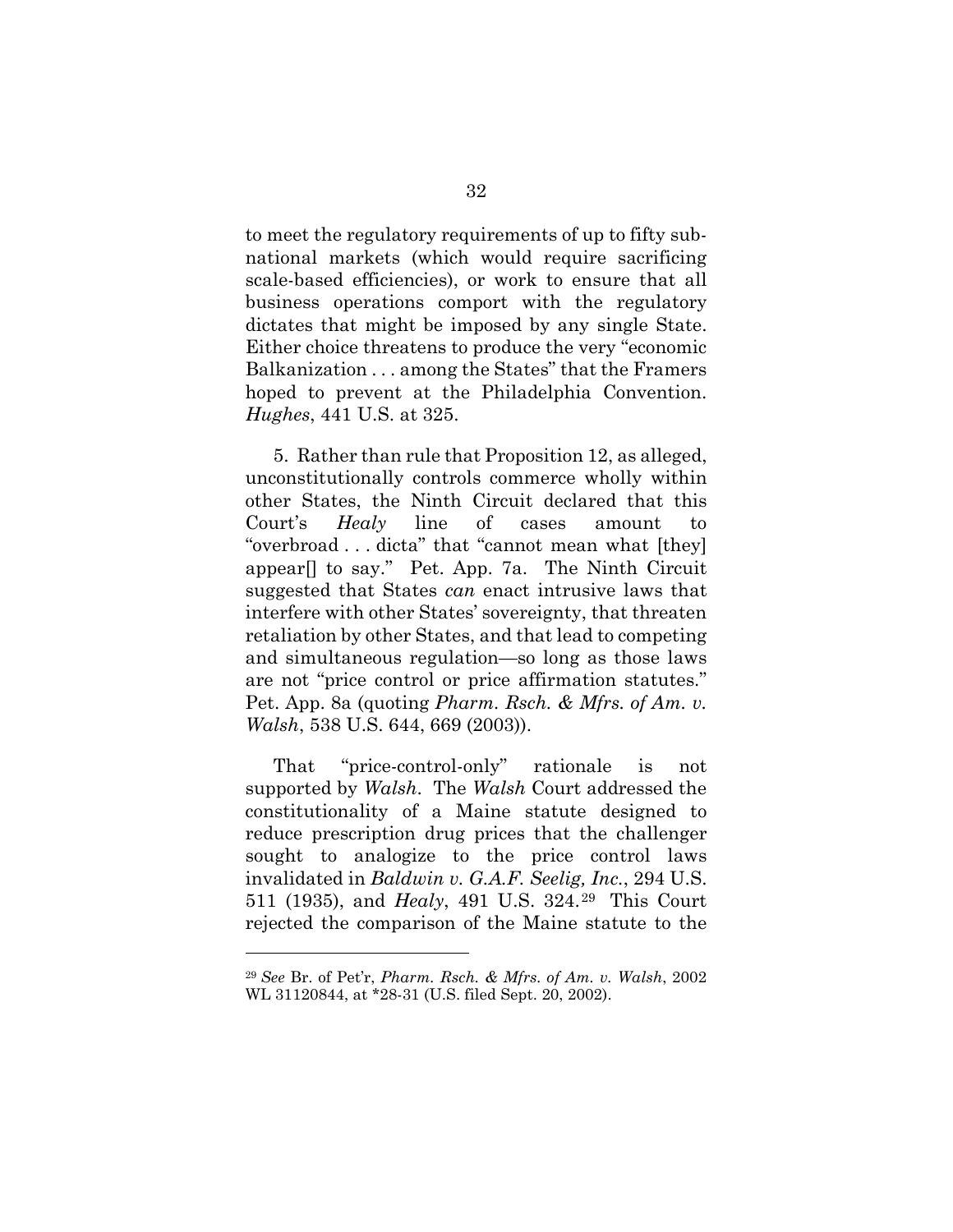laws invalidated in those cases, concluding that the Maine statute did not "regulate the price of any outof-state transaction" and thus was "unlike the price control or price affirmation statutes" invalidated in *Baldwin* and *Healy. Walsh*, 538 U.S. at 669 (quotation omitted). In so concluding, *Walsh* merely rejected the comparison presented by the petitioner; the *Walsh* Court did not suggest that price control or price affirmation laws are the *only* kind of state laws that can impermissibly intrude on the sovereignty of other States.

The Ninth Circuit acknowledged that a "broader understanding" of the Constitution's State sovereignty protections might apply beyond that specific context. Pet. App. 9a-10a. But whatever the precise contours of such constitutional protection of State sovereignty, the Ninth Circuit decreed that it could never cover "state laws that regulate only . . . the sale of [a] product in the state" as any "effect" such laws might have on commerce in other States would be "indirect" rather than "direct." Pet. App. 10a.

None of this Court's precedents support the Ninth Circuit's head-in-the-sand conclusion. This Court's doctrine calls for a court to evaluate the "practical effect" of state laws to determine whether they have an impermissible effect in how they "interact with the legitimate regulatory regimes of other States." *Healy*, 491 U.S. at 336. Thus, state laws may be struck down as overly intrusive of other States' sovereignty even if their practical effects on commerce wholly within these other States are the result of "regulat[ion] by indirection." *Baldwin*, 294 U.S. at 524; *see also, e.g.*,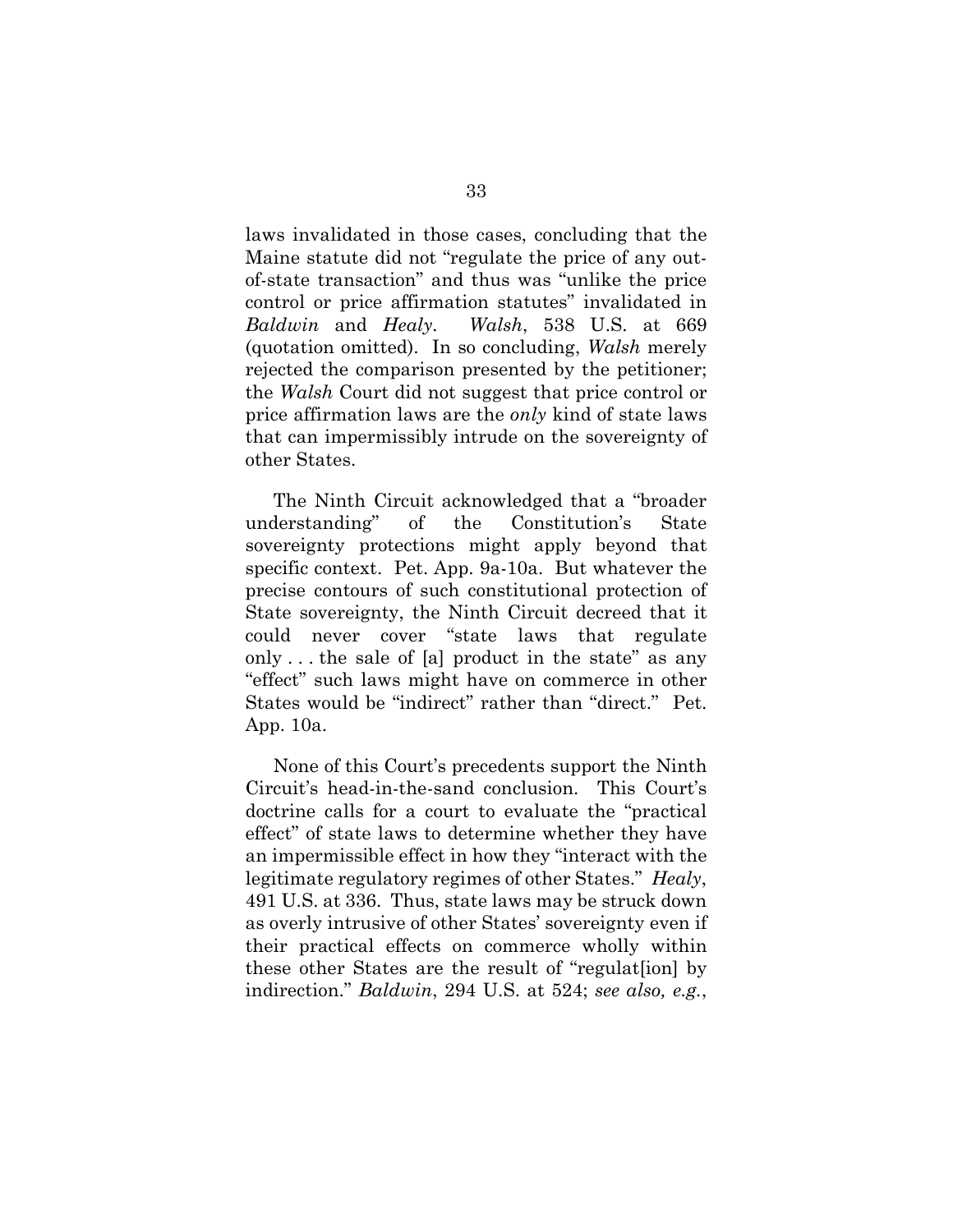*Brown-Foreman Distillers Corp. v. N.Y. State Liquor Auth.*, 476 U.S. 573, 583 (1986) (the fact that New York's liquor law was "addressed only to sales of liquor in New York is *irrelevant* if the 'practical effect' of the law is to control prices in other states" (emphasis added)).

The fact that Proposition 12's penalties are nominally triggered by sales in California does not insulate that law from scrutiny. Indeed, a scheme akin to Proposition 12 appears to be exactly what this Court had in mind when it explained that "States and localities may not attach restrictions to . . . imports to control commerce in other States," as "[t]o do so would extend . . . police power beyond . . . jurisdictional bounds." *C & A Carbone, Inc. v. Town of Clarkston*, 511 U.S. 383, 393 (1994) (citing *Baldwin*, 294 U.S. at 524); *see also Baldwin*, 294 U.S. at 524 (States cannot "condition importation [of goods] upon proof of a satisfactory wage scale" paid in other States to the workers who produce them).

6. Invalidating California's Proposition 12 would not require, as the Ninth Circuit suggested, an "overbroad" or boundless understanding of the Constitution's structural protection of State sovereignty. Pet. App. 7a. State laws imposing only *de minimis* burdens on commerce occurring in other States could hardly be said to undermine "the legitimate regulatory regimes of other States." *Healy*, 491 U.S. at 336. And state laws, like Proposition 12, that in practical effect impose their burdens *almost entirely* on wholly out-of-state businesses that lack a voice in the regulating State's political process may be properly treated as more intrusive and thus subject to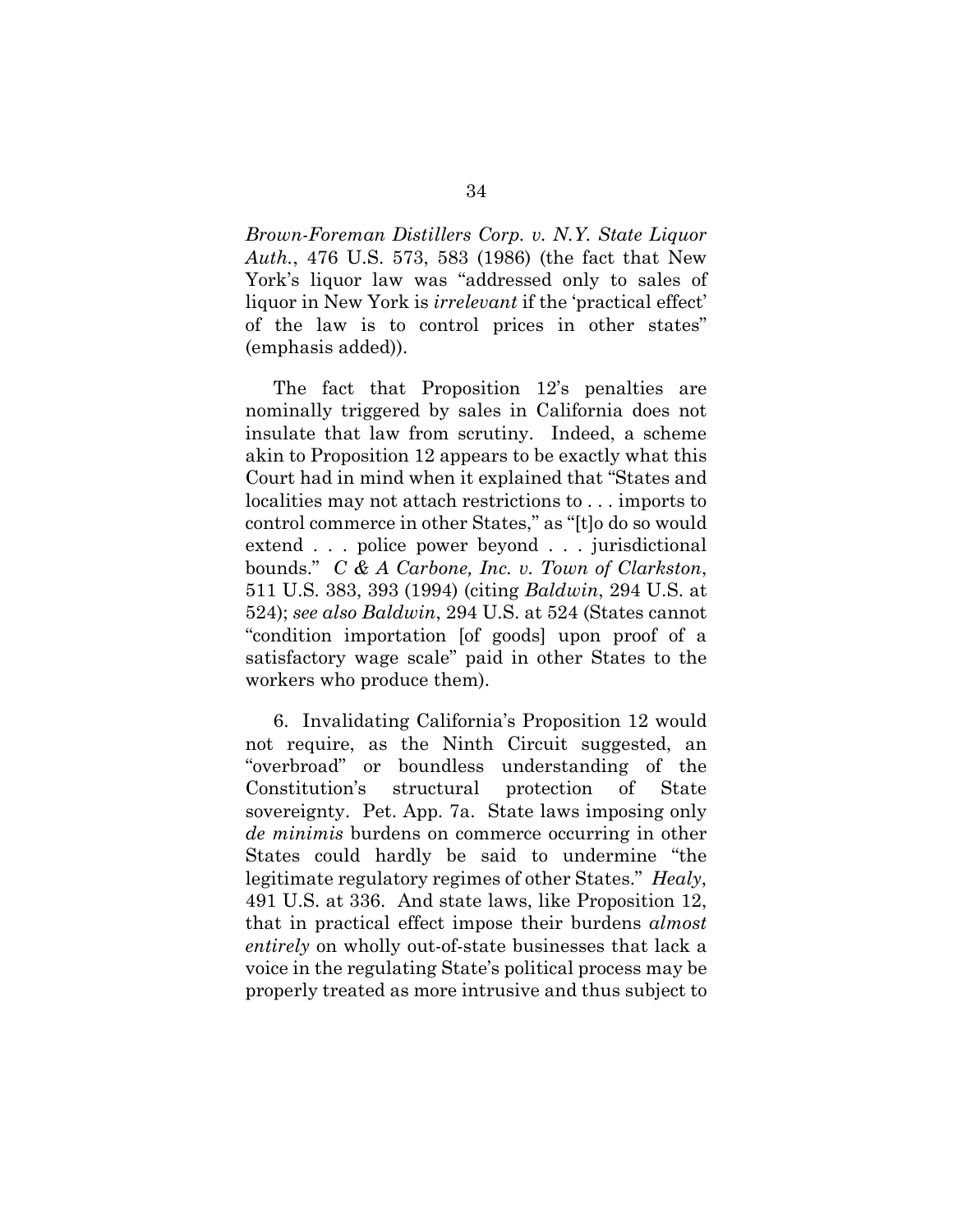greater judicial scrutiny. *Compare Healy*, 491 U.S. at 336 (explaining that this constitutional protection is concerned with "the autonomy of the individual States within their respective spheres"), *with West Lynn Creamery, Inc. v. Healy*, 512 U.S. 186, 200 (1994) ("'[T]he existence of major in-state interests adversely affected . . . is a powerful safeguard against legislative abuse'" (quoting *Clover Leaf Creamery*, 449 U.S. at 473 n.17)).

The Constitution's concern for State sovereignty ultimately demands that other States be precluded from "impos[ing] [their] own policy choices on neighboring States." *BMW*, 517 U.S. at 568-72. Because that is precisely what California's Proposition 12 aims to do—decide for the Nation how farms and farmers in the other forty-nine States must be regulated—that law cannot stand.

#### **CONCLUSION**

For the foregoing reasons, the judgment should be reversed.